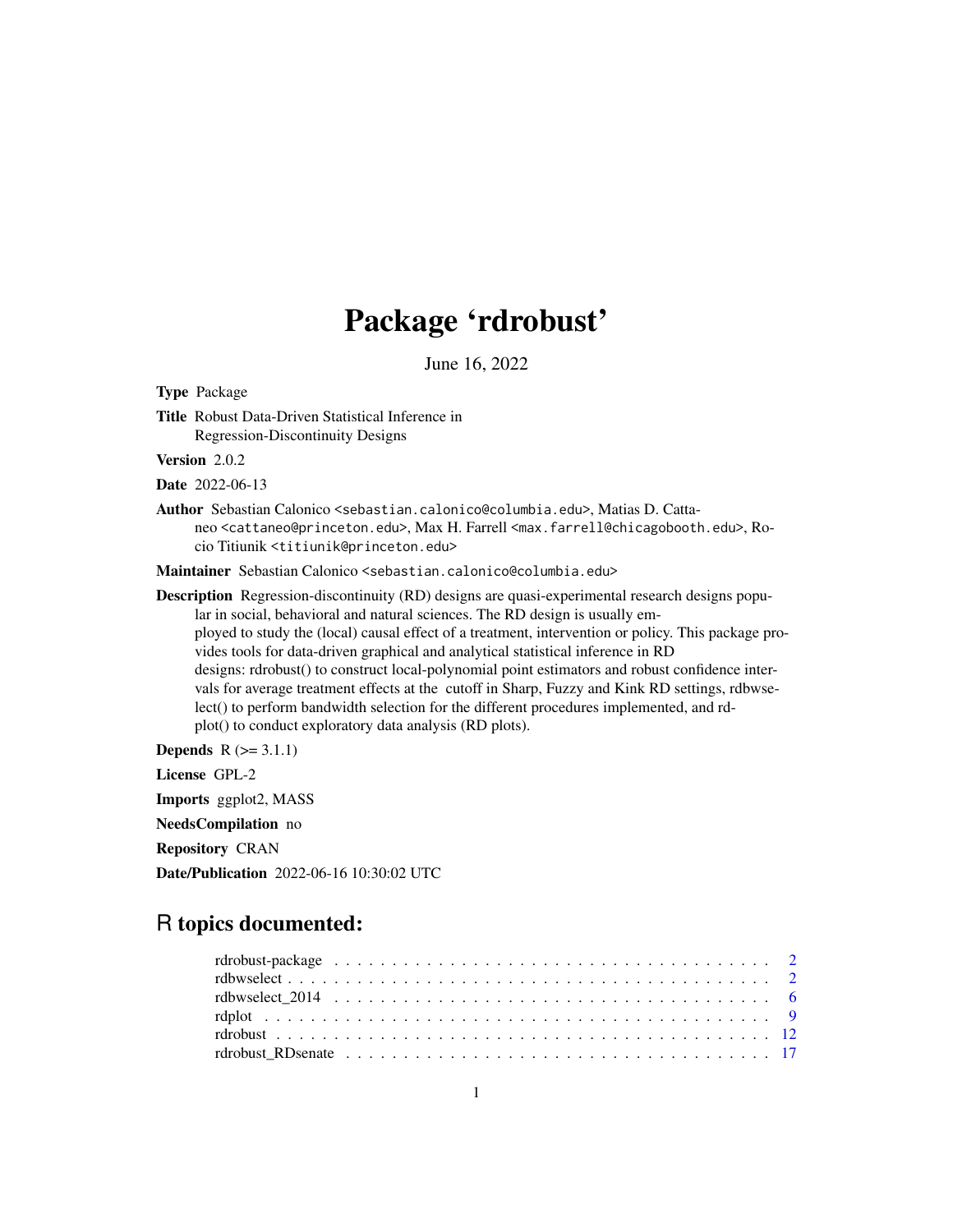#### <span id="page-1-0"></span>**Index** 2008 **[19](#page-18-0)99**

#### **Description**

Regression-discontinuity (RD) designs are quasi-experimental research designs popular in social, behavioral and natural sciences. The RD design is usually employed to study the (local) causal effect of a treatment, intervention or policy. This package provides tools for data-driven graphical and analytical statistical inference in RD designs: [rdrobust](#page-11-1) to construct local-polynomial point estimators and robust confidence intervals for average treatment effects at the cutoff in Sharp, Fuzzy and Kink RD settings, [rdbwselect](#page-1-1) to perform bandwidth selection for the different procedures implemented, and [rdplot](#page-8-1) to conduct exploratory data analysis (RD plots).

#### Details

| Package: | rdrobust   |
|----------|------------|
| Type:    | Package    |
| Version: | 2.0.2      |
| Date:    | 2022-06-13 |
| License: | $GPI - 2$  |

Function for statistical inference: [rdrobust](#page-11-1) Function for bandwidths selection: [rdbwselect](#page-1-1) Function for exploratory data analysis (RD plots): [rdplot](#page-8-1)

#### Author(s)

Sebastian Calonico, Columbia University, New York, NY. <sebastian.calonico@columbia.edu>. Matias D. Cattaneo, Princeton University, Princeton, NJ. <cattaneo@princeton.edu>. Max H. Farrell, University of Chicago, Chicago, IL. <max.farrell@chicagobooth.edu>.

Rocio Titiunik, Princeton University, Princeton, NJ. <titiunik@princeton.edu>.

<span id="page-1-1"></span>rdbwselect *Bandwidth Selection Procedures for Local Polynomial Regression Discontinuity Estimators*

#### Description

[rdbwselect](#page-1-1) implements bandwidth selectors for local polynomial Regression Discontinuity (RD) point estimators and inference procedures developed in Calonico, Cattaneo and Titiunik (2014a),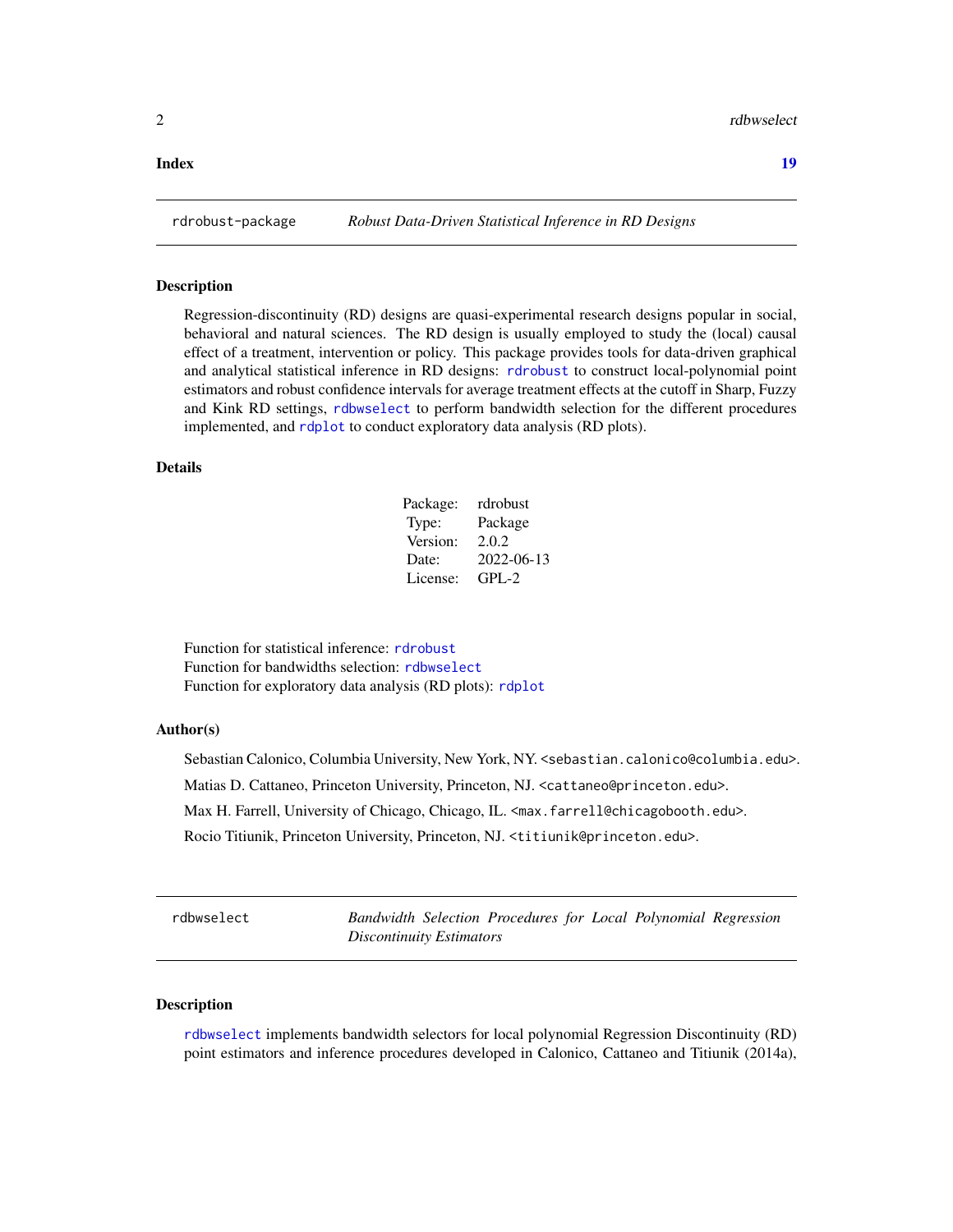#### <span id="page-2-0"></span>rdbwselect 3

Calonico, Cattaneo and Farrell (2018), Calonico, Cattaneo, Farrell and Titiunik (2019) and Calonico, Cattaneo and Farrell (2020).

Companion commands are: [rdrobust](#page-11-1) for point estimation and inference procedures, and [rdplot](#page-8-1) for data-driven RD plots (see Calonico, Cattaneo and Titiunik (2015a) for details).

A detailed introduction to this command is given in Calonico, Cattaneo and Titiunik (2015b) and Calonico, Cattaneo, Farrell and Titiunik (2019). A companion Stata package is described in Calonico, Cattaneo and Titiunik (2014b).

For more details, and related Stata and R packages useful for analysis of RD designs, visit [https:](https://rdpackages.github.io/) [//rdpackages.github.io/](https://rdpackages.github.io/)

#### Usage

```
rdbwselect(y, x, c = NULL, fuzzy = NULL,deriv = NULL, p = NULL, q = NULL,covs = NULL, covs_drop = TRUE, ginv.tol = 1e-20,
              \text{kernel} = \text{"tri", weights = NULL, bucket = "mserd",}vce = "nn", cluster = NULL, nnmatch = 3,scaleregul = 1, sharpbw = FALSE,all = NULL, subset = NULL,
              masspoints = "adjust", bwcheck = NULL,
              bwrestrict = TRUE, stdvars = FALSE)
```

| y         | is the dependent variable.                                                                                                                                                                                                                                                                       |
|-----------|--------------------------------------------------------------------------------------------------------------------------------------------------------------------------------------------------------------------------------------------------------------------------------------------------|
| X         | is the running variable (a.k.a. score or forcing variable).                                                                                                                                                                                                                                      |
| c         | specifies the RD cutoff in x; default is $c = 0$ .                                                                                                                                                                                                                                               |
| fuzzy     | specifies the treatment status variable used to implement fuzzy RD estimation<br>(or Fuzzy Kink RD if deriv=1 is also specified). Default is Sharp RD design<br>and hence this option is not used.                                                                                               |
| deriv     | specifies the order of the derivative of the regression functions to be estimated.<br>Default is deriv=0 (for Sharp RD, or for Fuzzy RD if fuzzy is also specified).<br>Setting deriv=1 results in estimation of a Kink RD design (up to scale), or<br>Fuzzy Kink RD if fuzzy is also specified. |
| p         | specifies the order of the local-polynomial used to construct the point-estimator;<br>default is $p = 1$ (local linear regression).                                                                                                                                                              |
| q         | specifies the order of the local-polynomial used to construct the bias-correction;<br>default is $q = 2$ (local quadratic regression).                                                                                                                                                           |
| covs      | specifies additional covariates to be used for estimation and inference.                                                                                                                                                                                                                         |
| covs_drop | if TRUE, it checks for collinear additional covariates and drops them. Default is<br>TRUE.                                                                                                                                                                                                       |
| ginv.tol  | tolerance used to invert matrices involving covariates when covs_drop=TRUE.                                                                                                                                                                                                                      |
| kernel    | is the kernel function used to construct the local-polynomial estimator(s). Op-<br>tions are triangular (default option), epanechnikov and uniform.                                                                                                                                              |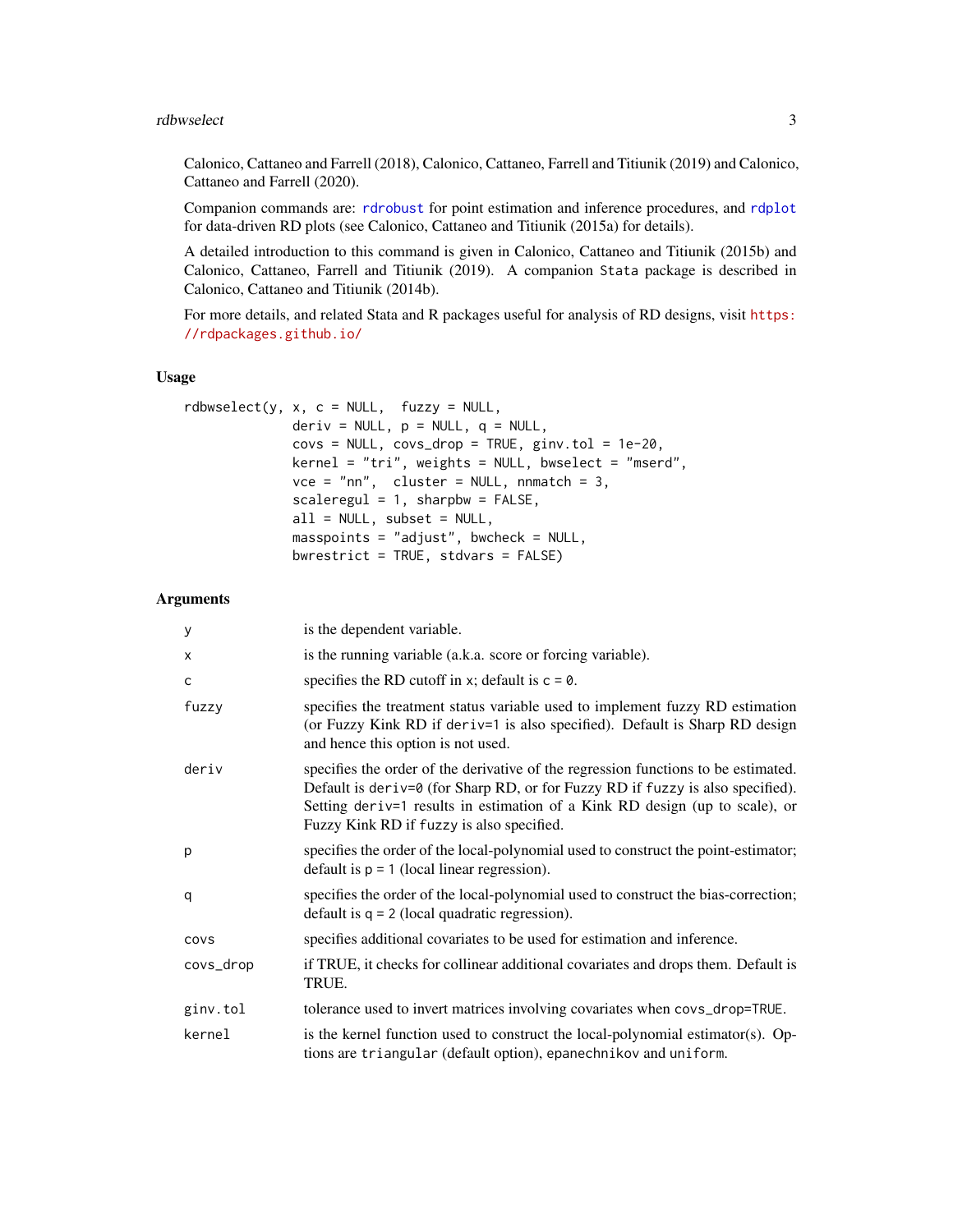| weights  | is the variable used for optional weighting of the estimation procedure. The<br>unit-specific weights multiply the kernel function.                                                                                                                                                                               |
|----------|-------------------------------------------------------------------------------------------------------------------------------------------------------------------------------------------------------------------------------------------------------------------------------------------------------------------|
| bwselect | specifies the bandwidth selection procedure to be used. Options are:                                                                                                                                                                                                                                              |
|          | mserd one common MSE-optimal bandwidth selector for the RD treatment ef-<br>fect estimator.                                                                                                                                                                                                                       |
|          | msetwo two different MSE-optimal bandwidth selectors (below and above the<br>cutoff) for the RD treatment effect estimator.                                                                                                                                                                                       |
|          | msesum one common MSE-optimal bandwidth selector for the sum of regression<br>estimates (as opposed to difference thereof).                                                                                                                                                                                       |
|          | msecomb1 for min(mserd,msesum).                                                                                                                                                                                                                                                                                   |
|          | msecomb2 for median(msetwo,mserd,msesum), for each side of the cutoff sepa-<br>rately.                                                                                                                                                                                                                            |
|          | cerrd one common CER-optimal bandwidth selector for the RD treatment ef-<br>fect estimator.                                                                                                                                                                                                                       |
|          | certwo two different CER-optimal bandwidth selectors (below and above the<br>cutoff) for the RD treatment effect estimator.                                                                                                                                                                                       |
|          | cersum one common CER-optimal bandwidth selector for the sum of regression<br>estimates (as opposed to difference thereof).                                                                                                                                                                                       |
|          | cercomb1 for min(cerrd,cersum).                                                                                                                                                                                                                                                                                   |
|          | cercomb2 for median(certwo,cerrd,cersum), for each side of the cutoff sepa-<br>rately.                                                                                                                                                                                                                            |
|          | Note: $MSE = Mean Square Error$ ; $CER = Coverage Error Rate$ . Default is<br>bwselect=mserd. For details on implementation see Calonico, Cattaneo and<br>Titiunik (2014a), Calonico, Cattaneo and Farrell (2018), and Calonico, Catta-<br>neo, Farrell and Titiunik (2017), and the companion software articles. |
| vce      | specifies the procedure used to compute the variance-covariance matrix estima-<br>tor. Options are:                                                                                                                                                                                                               |
|          | nn for heteroskedasticity-robust nearest neighbor variance estimator with nnmatch<br>the (minimum) number of neighbors to be used.                                                                                                                                                                                |
|          | hc0 for heteroskedasticity-robust plug-in residuals variance estimator without<br>weights.                                                                                                                                                                                                                        |
|          | hc1 for heteroskedasticity-robust plug-in residuals variance estimator with hc1<br>weights.                                                                                                                                                                                                                       |
|          | hc2 for heteroskedasticity-robust plug-in residuals variance estimator with hc2<br>weights.                                                                                                                                                                                                                       |
|          | hc3 for heteroskedasticity-robust plug-in residuals variance estimator with hc3<br>weights.                                                                                                                                                                                                                       |
|          | Default is vce=nn.                                                                                                                                                                                                                                                                                                |
| cluster  | indicates the cluster ID variable used for cluster-robust variance estimation with<br>degrees-of-freedom weights. By default it is combined with vce=nn for cluster-<br>robust nearest neighbor variance estimation. Another option is plug-in residuals<br>combined with vce=hc0.                                |
| nnmatch  | to be combined with for vce=nn for heteroskedasticity-robust nearest neighbor<br>variance estimator with nnmatch indicating the minimum number of neighbors<br>to be used. Default is nnmatch=3                                                                                                                   |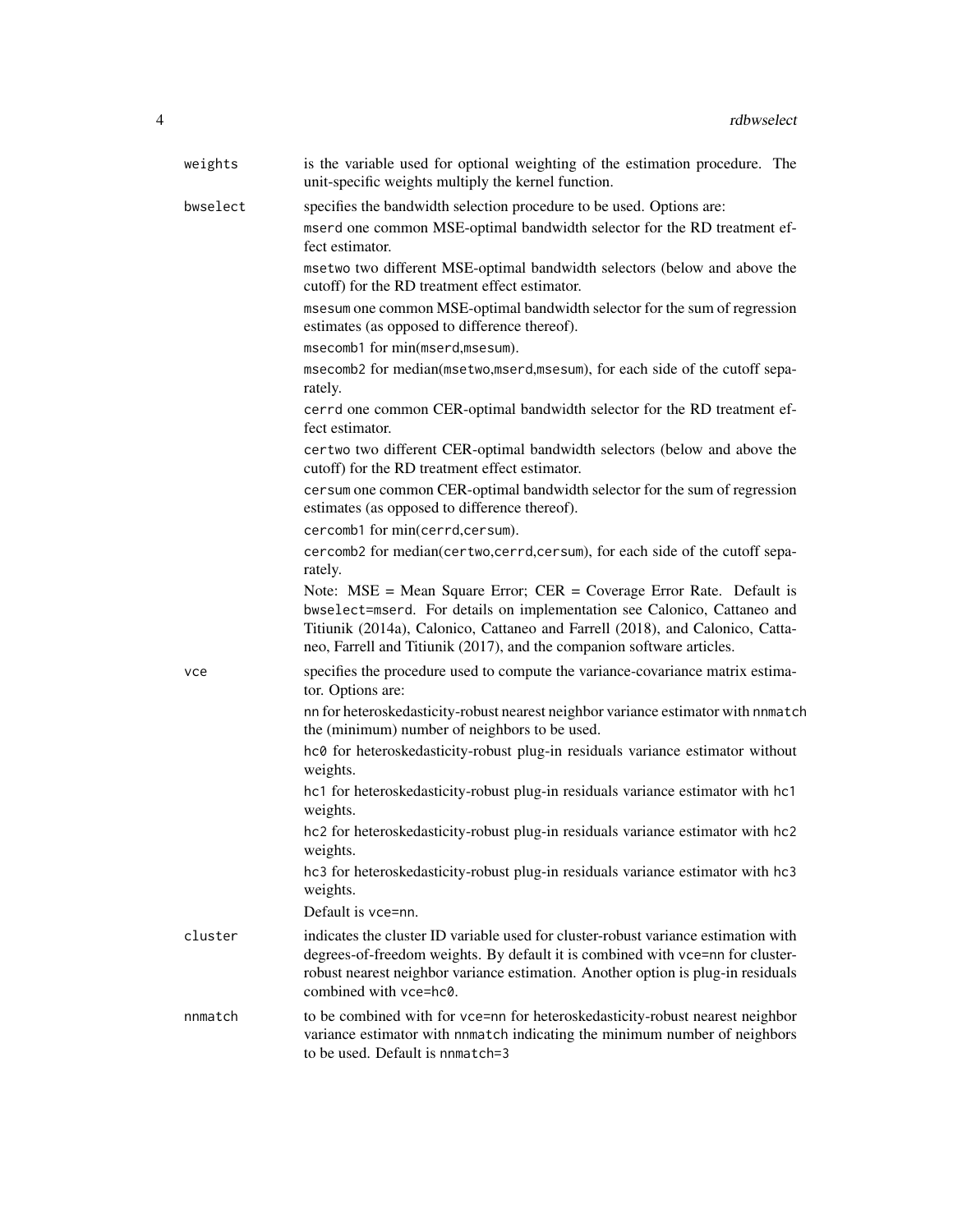<span id="page-4-0"></span>

| scaleregul | specifies scaling factor for the regularization term added to the denominator of<br>the bandwidth selectors. Setting scaleregul $= 0$ removes the regularization<br>term from the bandwidth selectors; default is scaleregul = 1.      |
|------------|----------------------------------------------------------------------------------------------------------------------------------------------------------------------------------------------------------------------------------------|
| sharpbw    | option to perform fuzzy RD estimation using a bandwidth selection procedure<br>for the sharp RD model. This option is automatically selected if there is perfect<br>compliance at either side of the threshold.                        |
| all        | if specified, rdbwselect reports all available bandwidth selection procedures.                                                                                                                                                         |
| subset     | an optional vector specifying a subset of observations to be used.                                                                                                                                                                     |
| masspoints | checks and controls for repeated observations in the running variable. Options<br>are:                                                                                                                                                 |
|            | (i) of f: ignores the presence of mass points;                                                                                                                                                                                         |
|            | (ii) check: looks for and reports the number of unique observations at each side<br>of the cutoff.                                                                                                                                     |
|            | (iii) adjust: controls that the preliminary bandwidths used in the calculations<br>contain a minimal number of unique observations. By default it uses 10 obser-<br>vations, but it can be manually adjusted with the option bwcheck). |
|            | Default option is masspoints=adjust.                                                                                                                                                                                                   |
| bwcheck    | if a positive integer is provided, the preliminary bandwidth used in the calcula-<br>tions is enlarged so that at least bwcheck unique observations are used.                                                                          |
| bwrestrict | if TRUE, computed bandwidths are restricted to lie within the range of x; default<br>$is$ bwrestrict = TRUE.                                                                                                                           |
| stdvars    | if TRUE, x and y are standardized before computing the bandwidths; default is<br>$stdvars = FALSE.$                                                                                                                                    |
|            |                                                                                                                                                                                                                                        |

#### Value

| $\mathsf{N}$ | vector with sample sizes to the left and to the righst of the cutoff.          |
|--------------|--------------------------------------------------------------------------------|
| <sub>c</sub> | cutoff value.                                                                  |
| p            | order of the local-polynomial used to construct the point-estimator.           |
| q            | order of the local-polynomial used to construct the bias-correction estimator. |
| bws          | matrix containing the estimated bandwidths for each selected procedure.        |
| bwselect     | bandwidth selection procedure employed.                                        |
| kernel       | kernel function used to construct the local-polynomial estimator(s).           |

#### Author(s)

Sebastian Calonico, Columbia University, New York, NY. <sebastian.calonico@columbia.edu>. Matias D. Cattaneo, Princeton University, Princeton, NJ. <cattaneo@princeton.edu>. Max H. Farrell, University of Chicago, Chicago, IL. <max.farrell@chicagobooth.edu>. Rocio Titiunik, Princeton University, Princeton, NJ. <titiunik@princeton.edu>.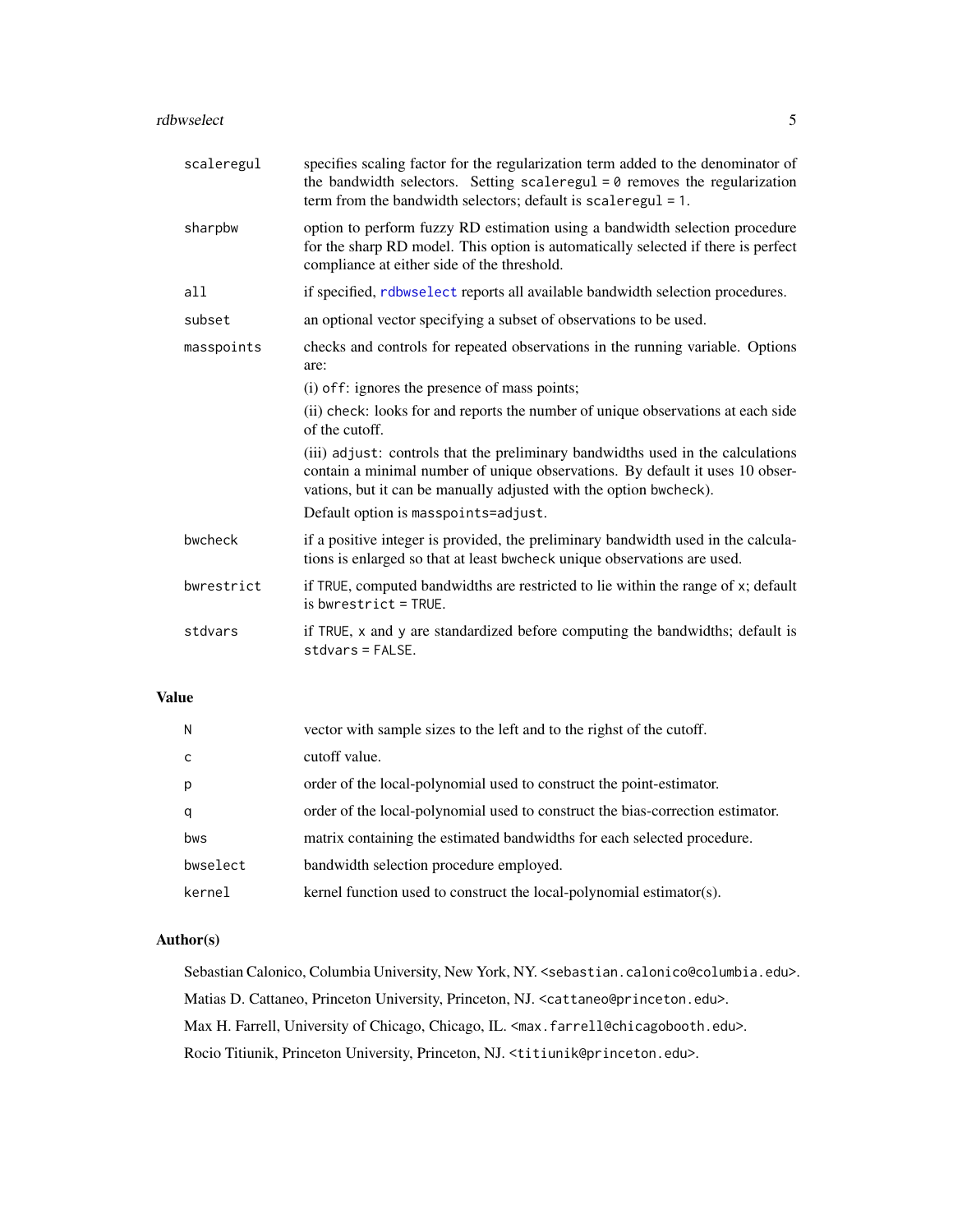#### <span id="page-5-0"></span>References

Calonico, S., M. D. Cattaneo, and M. H. Farrell. 2018. [On the Effect of Bias Estimation on](https://nppackages.github.io/references/Calonico-Cattaneo-Farrell_2018_JASA.pdf) [Coverage Accuracy in Nonparametric Inference.](https://nppackages.github.io/references/Calonico-Cattaneo-Farrell_2018_JASA.pdf) *Journal of the American Statistical Association*, 113(522): 767-779.

Calonico, S., M. D. Cattaneo, and M. H. Farrell. 2020. [Optimal Bandwidth Choice for Robust Bias](https://rdpackages.github.io/references/Calonico-Cattaneo-Farrell_2020_ECTJ.pdf) [Corrected Inference in Regression Discontinuity Designs.](https://rdpackages.github.io/references/Calonico-Cattaneo-Farrell_2020_ECTJ.pdf) *Econometrics Journal*, 23(2): 192-210.

Calonico, S., M. D. Cattaneo, M. H. Farrell, and R. Titiunik. 2017. [rdrobust: Software for Regres](https://rdpackages.github.io/references/Calonico-Cattaneo-Farrell-Titiunik_2017_Stata.pdf)[sion Discontinuity Designs.](https://rdpackages.github.io/references/Calonico-Cattaneo-Farrell-Titiunik_2017_Stata.pdf) *Stata Journal* 17(2): 372-404.

Calonico, S., M. D. Cattaneo, M. H. Farrell, and R. Titiunik. 2019. [Regression Discontinuity](https://rdpackages.github.io/references/Calonico-Cattaneo-Farrell-Titiunik_2019_RESTAT.pdf) [Designs using Covariates.](https://rdpackages.github.io/references/Calonico-Cattaneo-Farrell-Titiunik_2019_RESTAT.pdf) *Review of Economics and Statistics*, 101(3): 442-451.

Calonico, S., M. D. Cattaneo, and R. Titiunik. 2014a. [Robust Nonparametric Confidence Intervals](https://rdpackages.github.io/references/Calonico-Cattaneo-Titiunik_2014_ECMA.pdf) [for Regression-Discontinuity Designs.](https://rdpackages.github.io/references/Calonico-Cattaneo-Titiunik_2014_ECMA.pdf) *Econometrica* 82(6): 2295-2326.

Calonico, S., M. D. Cattaneo, and R. Titiunik. 2014b. [Robust Data-Driven Inference in the](https://rdpackages.github.io/references/Calonico-Cattaneo-Titiunik_2014_Stata.pdf) [Regression-Discontinuity Design.](https://rdpackages.github.io/references/Calonico-Cattaneo-Titiunik_2014_Stata.pdf) *Stata Journal* 14(4): 909-946.

Calonico, S., M. D. Cattaneo, and R. Titiunik. 2015a. [Optimal Data-Driven Regression Disconti](https://rdpackages.github.io/references/Calonico-Cattaneo-Titiunik_2015_JASA.pdf)[nuity Plots.](https://rdpackages.github.io/references/Calonico-Cattaneo-Titiunik_2015_JASA.pdf) *Journal of the American Statistical Association* 110(512): 1753-1769.

Calonico, S., M. D. Cattaneo, and R. Titiunik. 2015b. [rdrobust: An R Package for Robust Nonpara](https://rdpackages.github.io/references/Calonico-Cattaneo-Titiunik_2015_R.pdf)[metric Inference in Regression-Discontinuity Designs.](https://rdpackages.github.io/references/Calonico-Cattaneo-Titiunik_2015_R.pdf) *R Journal* 7(1): 38-51.

Cattaneo, M. D., B. Frandsen, and R. Titiunik. 2015. [Randomization Inference in the Regression](https://rdpackages.github.io/references/Cattaneo-Frandsen-Titiunik_2015_JCI.pdf) [Discontinuity Design: An Application to the Study of Party Advantages in the U.S. Senate.](https://rdpackages.github.io/references/Cattaneo-Frandsen-Titiunik_2015_JCI.pdf) *Journal of Causal Inference* 3(1): 1-24.

#### See Also

[rdrobust](#page-11-1), [rdplot](#page-8-1)

#### Examples

```
x<-runif(1000,-1,1)
y<-5+3*x+2*(x>=0)+rnorm(1000)
rdbwselect(y,x)
```
<span id="page-5-1"></span>rdbwselect\_2014 *Deprecated Bandwidth Selection Procedures for Local-Polynomial Regression-Discontinuity Estimators.*

#### Description

[rdbwselect\\_2014](#page-5-1) is a deprecated command implementing three bandwidth selectors for local polynomial Regression Discontinuity (RD) point estimators and inference procedures, as described in Calonico, Cattaneo and Titiunik (2014).

This command is no longer supported or updated, and it is made available only for backward compatibility purposes. Please use [rdbwselect](#page-1-1) instead.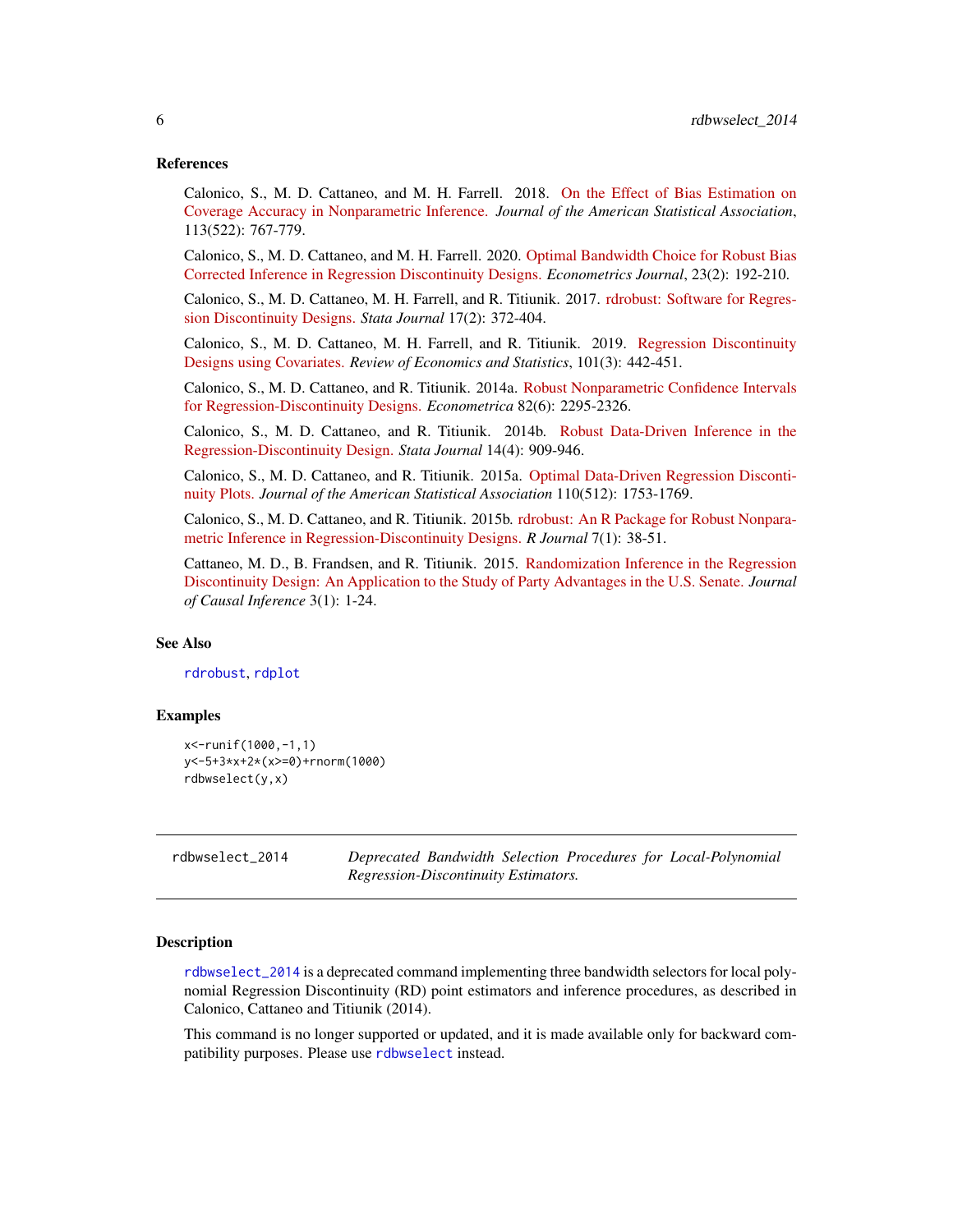#### <span id="page-6-0"></span>rdbwselect\_2014 7

The latest version of the rdrobust package includes the following commands: [rdrobust](#page-11-1) for point estimation and inference procedures. [rdbwselect](#page-1-1) for data-driven bandwidth selection. [rdplot](#page-8-1) for data-driven RD plots.

For more details, and related Stata and R packages useful for analysis of RD designs, visit [https:](https://rdpackages.github.io/) [//rdpackages.github.io/](https://rdpackages.github.io/)

#### Usage

```
rdbwselect_2014(y, x, subset = NULL, c = 0, p = 1, q = 2, deriv = 0,
             rho = NULL, kernel = "tri", bwselect = "CCT", scaleregul = 1,
             delta = 0.5, cvgrid_min = NULL, cvgrid_max = NULL,
             cvgrid_length = NULL, cvplot = FALSE, vce = "nn", matches = 3,
             all = FALSE, precalc = TRUE )
```

| У          | is the dependent variable.                                                                                                                                                                                                                                                                |
|------------|-------------------------------------------------------------------------------------------------------------------------------------------------------------------------------------------------------------------------------------------------------------------------------------------|
| х          | is the running variable (a.k.a. score or forcing variable).                                                                                                                                                                                                                               |
| subset     | an optional vector specifying a subset of observations to be used.                                                                                                                                                                                                                        |
| C          | specifies the RD cutoff in x; default is $c = 0$ .                                                                                                                                                                                                                                        |
| p          | specifies the order of the local-polynomial used to construct the point-estimator;<br>default is $p = 1$ (local linear regression).                                                                                                                                                       |
| q          | specifies the order of the local-polynomial used to construct the bias-correction;<br>default is $q = 2$ (local quadratic regression).                                                                                                                                                    |
| deriv      | specifies the order of the derivative of the regression function to be estimated;<br>default is deriv = $\theta$ (Sharp RD, or Fuzzy RD if fuzzy is also specified). Setting<br>it equal to 1 results in estimation of a Kink RD design (or Fuzzy Kink RD if<br>fuzzy is also specified). |
| rho        | if specified, sets the pilot bandwidth b equal to h/rho, where h is computed<br>using the method and options chosen below.                                                                                                                                                                |
| kernel     | is the kernel function used to construct the local-polynomial estimator(s). Op-<br>tions are triangular (default option), epanechnikov and uniform.                                                                                                                                       |
| bwselect   | selects the bandwidth selection procedure to be used. By default it computes<br>both h and b, unless rho is specified, in which case it only computes h and sets<br>$b = h$ /rho. Options are:                                                                                            |
|            | CCT for bandwidth selector proposed by Calonico, Cattaneo and Titiunik (2014)<br>(default option).                                                                                                                                                                                        |
|            | IK for bandwidth selector proposed by Imbens and Kalyanaraman (2012) (only<br>available for Sharp RD design).                                                                                                                                                                             |
|            | CV for cross-validation method proposded by Ludwig and Miller (2007) (only<br>available for Sharp RD design).                                                                                                                                                                             |
| scaleregul | specifies scaling factor for the regularization terms of CCT and IK bandwidth se-<br>lectors. Setting scaleregul = $0$ removes the regularization term from the band-<br>width selectors; default is scaleregul = $1$ .                                                                   |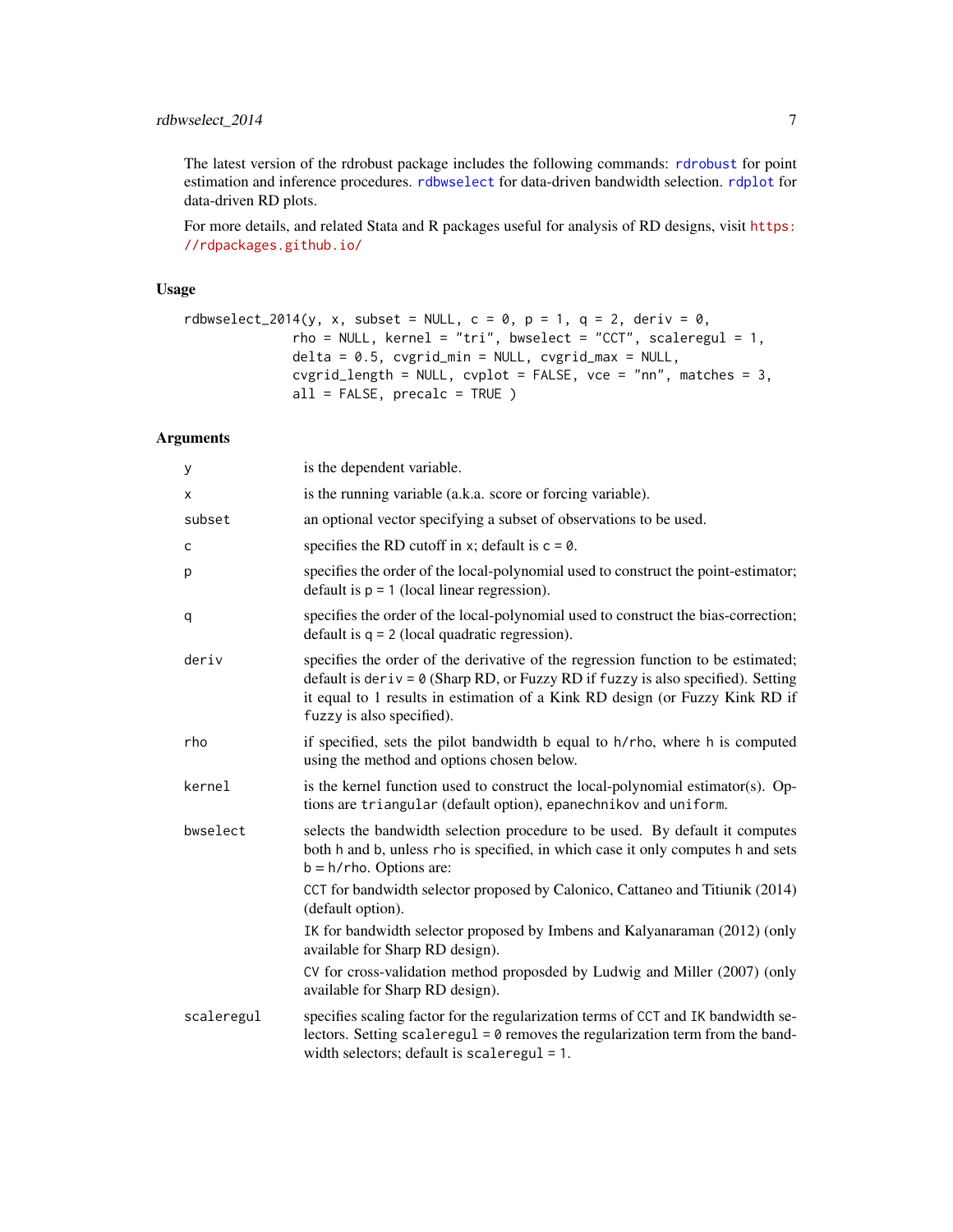<span id="page-7-0"></span>

| delta         | sets the quantile that defines the sample used in the cross-validation procedure.<br>This option is used only if bwselect(CV) is specified; default is delta = $0.5$ ,<br>that is, the median of the control and treated samples.                                                                    |
|---------------|------------------------------------------------------------------------------------------------------------------------------------------------------------------------------------------------------------------------------------------------------------------------------------------------------|
| cvgrid_min    | sets the minimum value of the bandwidth grid used in the cross-validation pro-<br>cedure. This option is used only if bwselect = "CV" is specified.                                                                                                                                                  |
| cvgrid_max    | sets the maximum value of the bandwidth grid used in the cross-validation pro-<br>cedure. This option is used only if bwselect = "CV" is specified.                                                                                                                                                  |
| cvgrid_length | sets the bin length of the (evenly-spaced) bandwidth grid used in the cross-<br>validation procedure. This option is used only if bwselect = $"CV"$ is specified.                                                                                                                                    |
| cvplot        | generates a graph of the CV objective function. This option is used only if<br>bwselect = $"CV"$ is specified.                                                                                                                                                                                       |
| vce           | specifies the procedure used to compute the variance-covariance matrix estima-<br>tor. This option is used only if CCT or IK bankdwith procedures are employed.<br>Options are:                                                                                                                      |
|               | nn for nearest-neighbor matches residuals using matches number of matches.<br>This is the default option (with matches $=$ 3, see below).                                                                                                                                                            |
|               | resid for estimated plug-in residuals using h bandwidth.                                                                                                                                                                                                                                             |
| matches       | specifies the number of matches in the nearest-neighbor based variance-covariance<br>matrix estimator. This options is used only when nearest-neighbor matches<br>residuals are employed; default is matches = 3.                                                                                    |
| a11           | if specified, rdbwselect_2014 reports three different procedures:<br>CCT for bandwidth selector proposed by Calonico, Cattaneo and Titiunik (2014).<br>IK for bandwidth selector proposed by Imbens and Kalyanaraman (2012).<br>CV for cross-validation method proposed by Ludwig and Miller (2007). |
| precalc       | internal option.                                                                                                                                                                                                                                                                                     |
|               |                                                                                                                                                                                                                                                                                                      |

#### Value

| bws      | matrix containing the estimated bandwidths for each selected procedure.        |
|----------|--------------------------------------------------------------------------------|
| bwselect | bandwidth selection procedure employed.                                        |
| kernel   | kernel function used to construct the local-polynomial estimator(s).           |
| p        | order of the local-polynomial used to construct the point-estimator.           |
| q        | order of the local-polynomial used to construct the bias-correction estimator. |

#### Author(s)

Sebastian Calonico, Columbia University, New York, NY. <sebastian.calonico@columbia.edu>. Matias D. Cattaneo, Princeton University, Princeton, NJ. <cattaneo@princeton.edu>. Max H. Farrell, University of Chicago, Chicago, IL. <max.farrell@chicagobooth.edu>. Rocio Titiunik, Princeton University, Princeton, NJ. <titiunik@princeton.edu>.

#### References

Calonico, S., Cattaneo, M. D., and R. Titiunik. 2014. [Robust Nonparametric Confidence Intervals](https://rdpackages.github.io/references/Calonico-Cattaneo-Titiunik_2014_Stata.pdf) [for Regression-Discontinuity Designs.](https://rdpackages.github.io/references/Calonico-Cattaneo-Titiunik_2014_Stata.pdf) *Econometrica* 82(6): 2295-2326. .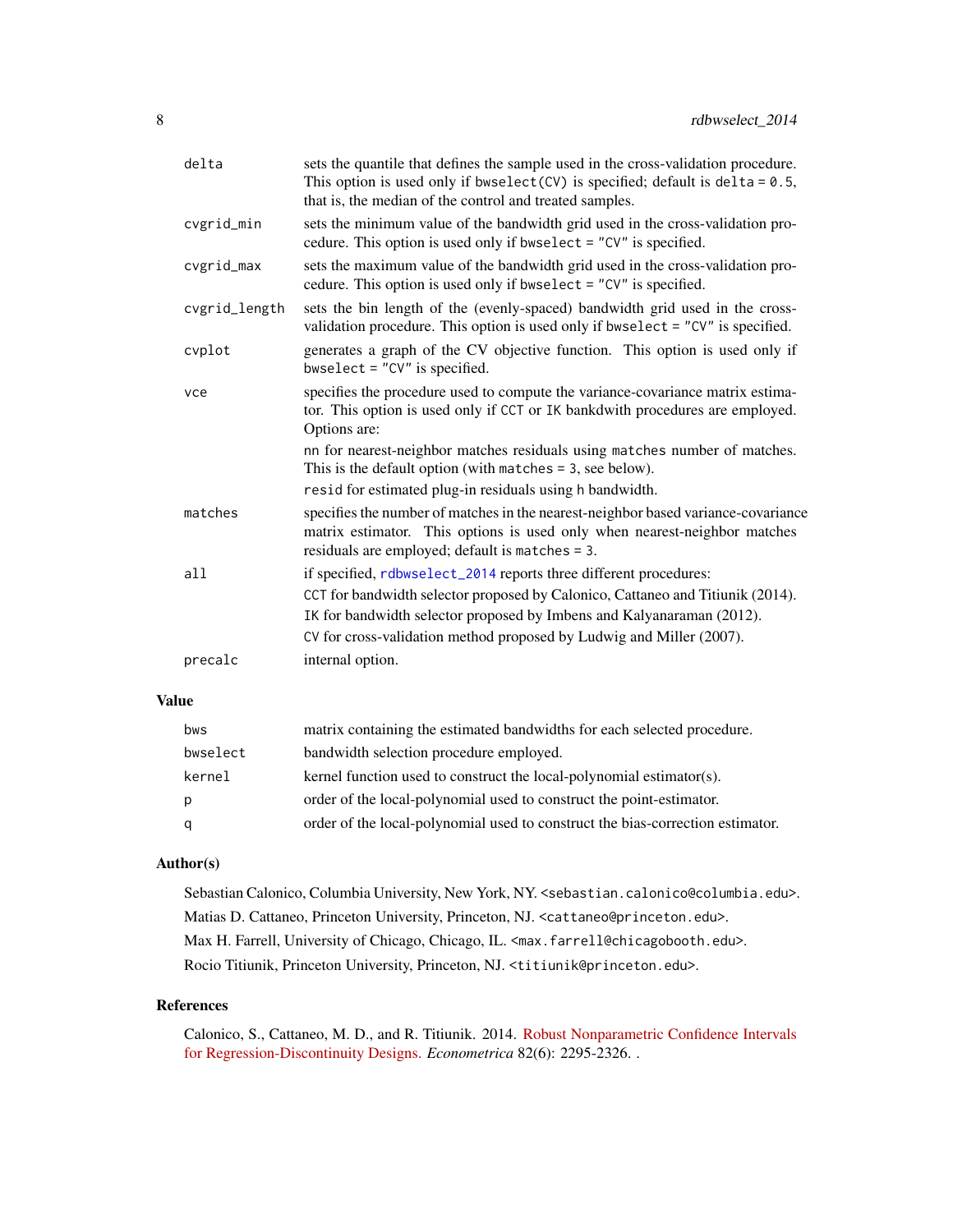#### <span id="page-8-0"></span>rdplot the contract of the contract of the contract of the contract of the contract of the contract of the contract of the contract of the contract of the contract of the contract of the contract of the contract of the con

#### See Also

[rdrobust](#page-11-1), [rdplot](#page-8-1)

#### Examples

```
x<-runif(1000,-1,1)
y<-5+3*x+2*(x>=0)+rnorm(1000)
rdbwselect_2014(y,x)
```
#### <span id="page-8-1"></span>rdplot *Data-Driven Regression Discontinuity Plots*

#### **Description**

[rdplot](#page-8-1) implements several data-driven Regression Discontinuity (RD) plots, using either evenlyspaced or quantile-spaced partitioning. Two type of RD plots are constructed: (i) RD plots with binned sample means tracing out the underlying regression function, and (ii) RD plots with binned sample means mimicking the underlying variability of the data. For technical and methodological details see Calonico, Cattaneo and Titiunik (2015a).

Companion commands are: [rdrobust](#page-11-1) for point estimation and inference procedures, and [rdbwselect](#page-1-1) for data-driven bandwidth selection.

A detailed introduction to this command is given in Calonico, Cattaneo and Titiunik (2015b) and Calonico, Cattaneo, Farrell and Titiunik (2017). A companion Stata package is described in Calonico, Cattaneo and Titiunik (2014).

For more details, and related Stata and R packages useful for analysis of RD designs, visit [https:](https://rdpackages.github.io/) [//rdpackages.github.io/](https://rdpackages.github.io/)

#### Usage

```
rdplot(y, x, c = 0, p = 4, nbins = NULL, binselect = "esmv",
          scale = NULL, kernel = "uni", weights = NULL, h = NULL,
          covs = NULL, covs<sub>e</sub>val = "mean", covs<sub>drop</sub> = TRUE, ginv.tol = 1e-20,
          support = NULL, subset = NULL, masspoints = "adjust",
          hide = FALSE, ci = NULL, shade = FALSE, title = NULL,
          x.label = NULL, y.label = NULL, x.lim = NULL, y.lim = NULL,
          col.dots = NULL, col.lines = NULL)
```

| <b>y</b>     | is the dependent variable.                                                                                                                                        |
|--------------|-------------------------------------------------------------------------------------------------------------------------------------------------------------------|
| $\mathsf{x}$ | is the running variable (a.k.a. score or forcing variable).                                                                                                       |
| C            | specifies the RD cutoff in x; default is $c = 0$ .                                                                                                                |
| p            | specifies the order of the global-polynomial used to approximate the population<br>conditional mean functions for control and treated units; default is $p = 4$ . |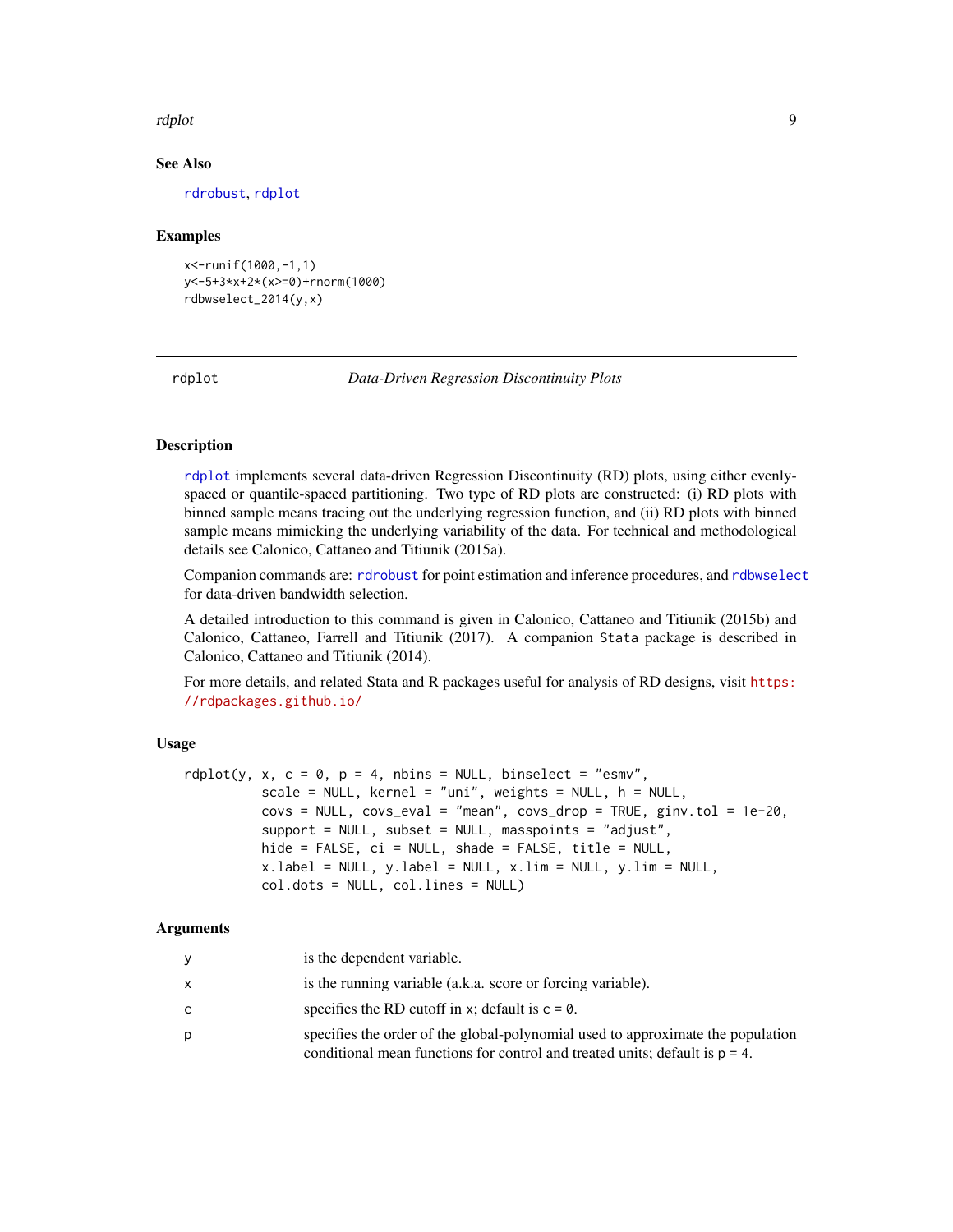| nbins      | specifies the number of bins used to the left of the cutoff, denoted $J_{-}$ , and to<br>the right of the cutoff, denoted $J_+$ , respectively. If not specified, $J_+$ and $J_-$ are<br>estimated using the method and options chosen below.                                                                                                                              |
|------------|----------------------------------------------------------------------------------------------------------------------------------------------------------------------------------------------------------------------------------------------------------------------------------------------------------------------------------------------------------------------------|
| binselect  | specifies the procedure to select the number of bins. This option is available<br>only if $J_-$ and $J_+$ are not set manually. Options are:                                                                                                                                                                                                                               |
|            | es: IMSE-optimal evenly-spaced method using spacings estimators.                                                                                                                                                                                                                                                                                                           |
|            | espr: IMSE-optimal evenly-spaced method using polynomial regression.                                                                                                                                                                                                                                                                                                       |
|            | esmv: mimicking variance evenly-spaced method using spacings estimators.<br>This is the default option.                                                                                                                                                                                                                                                                    |
|            | esmvpr: mimicking variance evenly-spaced method using polynomial regres-<br>sion.                                                                                                                                                                                                                                                                                          |
|            | qs: IMSE-optimal quantile-spaced method using spacings estimators.                                                                                                                                                                                                                                                                                                         |
|            | qspr: IMSE-optimal quantile-spaced method using polynomial regression.                                                                                                                                                                                                                                                                                                     |
|            | qsmv: mimicking variance quantile-spaced method using spacings estimators.                                                                                                                                                                                                                                                                                                 |
|            | qsmvpr: mimicking variance quantile-spaced method using polynomial regres-<br>sion.                                                                                                                                                                                                                                                                                        |
| scale      | specifies a multiplicative factor to be used with the optimal numbers of bins<br>selected. Specifically, the number of bins used for the treatment and control<br>groups will be scale $\times \hat{J}_+$ and scale $\times \hat{J}_-$ , where $\hat{J}_-$ denotes the estimated op-<br>timal numbers of bins originally computed for each group; default is scale =<br>1. |
| kernel     | specifies the kernel function used to construct the local-polynomial estimator(s).<br>Options are: triangular, epanechnikov, and uniform. Default is kernel=uniform<br>(i.e., equal/no weighting to all observations on the support of the kernel).                                                                                                                        |
| weights    | is the variable used for optional weighting of the estimation procedure. The<br>unit-specific weights multiply the kernel function.                                                                                                                                                                                                                                        |
| h          | specifies the bandwidth used to construct the (global) polynomial fits given the<br>kernel choice kernel. If not specified, the bandwidths are chosen to span the<br>full support of the data. If two bandwidths are specified, the first bandwidth is<br>used for the data below the cutoff and the second bandwidth is used for the data<br>above the cutoff.            |
| covs       | specifies additional covariates to be used in the polynomial regression.                                                                                                                                                                                                                                                                                                   |
| covs_eval  | sets the evaluation points for the additional covariates, when included in the<br>estimation. Options are: $covz$ -eval = 0 (default) and $covz$ -eval = "mean"                                                                                                                                                                                                            |
| covs_drop  | if TRUE, it checks for collinear additional covariates and drops them. Default is<br>TRUE.                                                                                                                                                                                                                                                                                 |
| ginv.tol   | tolerance used to invert matrices involving covariates when covs_drop=TRUE.                                                                                                                                                                                                                                                                                                |
| support    | specifies an optional extended support of the running variable to be used in the<br>construction of the bins; default is the sample range.                                                                                                                                                                                                                                 |
| subset     | an optional vector specifying a subset of observations to be used.                                                                                                                                                                                                                                                                                                         |
| masspoints | checks and controls for repeated observations in the running variable. Options<br>are:                                                                                                                                                                                                                                                                                     |
|            | (i) of f: ignores the presence of mass points;                                                                                                                                                                                                                                                                                                                             |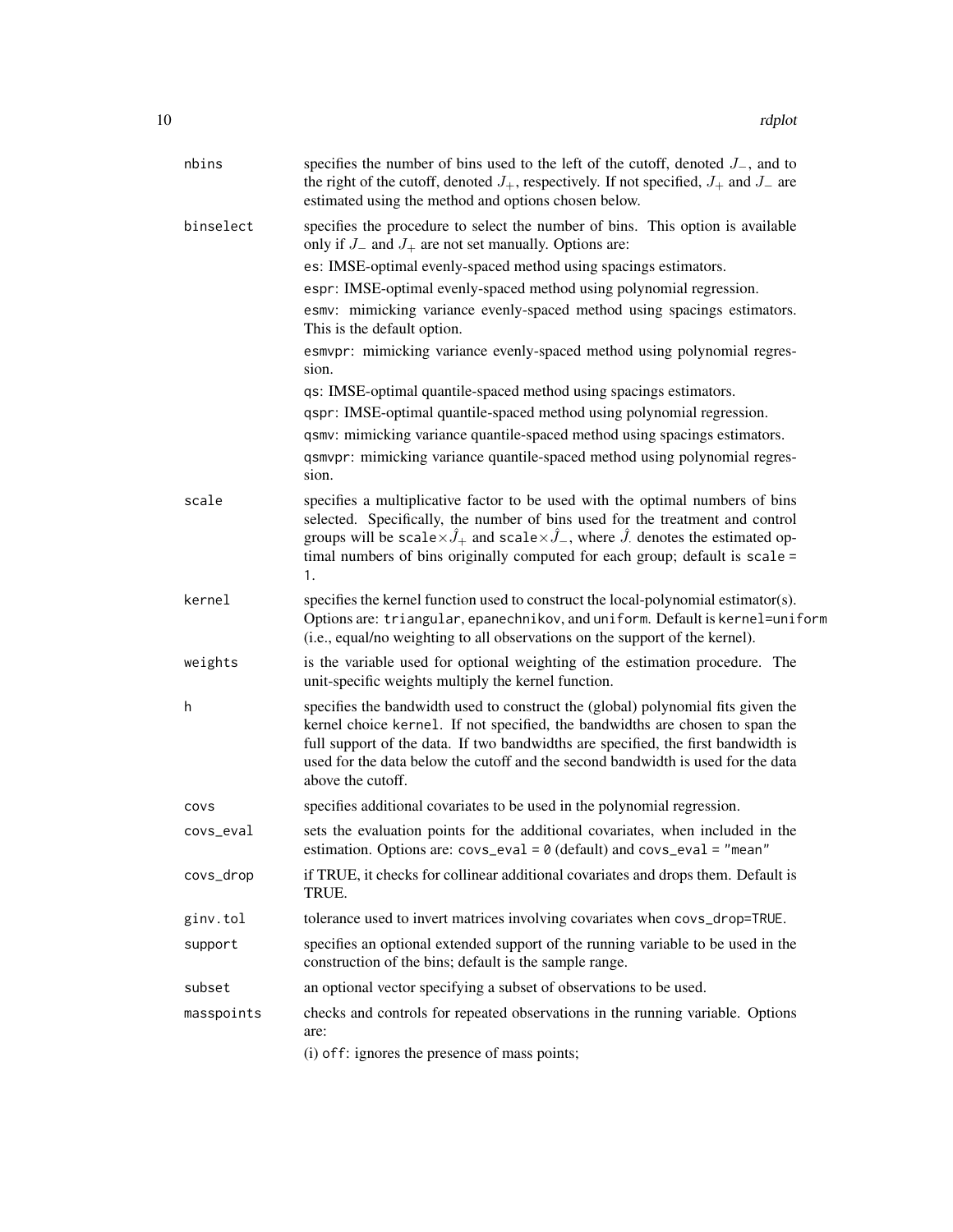#### rdplot that the contract of the contract of the contract of the contract of the contract of the contract of the contract of the contract of the contract of the contract of the contract of the contract of the contract of th

|           | (ii) check: looks for and reports the number of unique observations at each side<br>of the cutoff. |
|-----------|----------------------------------------------------------------------------------------------------|
|           | (iii) adjust: sets binselect() as polynomial regression when mass points are<br>present.           |
|           | Default option is masspoints=adjust.                                                               |
| hide      | logical. If TRUE, it omits the RD plot; default is hide = FALSE.                                   |
| сi        | optional graphical option to display confidence intervals of selected level for<br>each bin.       |
| shade     | optional graphical option to replace confidence intervals with shaded areas.                       |
| title     | optional title for the RD plot.                                                                    |
| x.label   | optional label for the x-axis of the RD plot.                                                      |
| y.label   | optional label for the y-axis of the RD plot.                                                      |
| x.lim     | optional setting for the range of the x-axis in the RD plot.                                       |
| y.lim     | optional setting for the range of the y-axis in the RD plot.                                       |
| col.dots  | optional setting for the color of the dots in the RD plot.                                         |
| col.lines | optional setting for the color of the lines in the RD plot.                                        |

### Value

| binselect | method used to compute the optimal number of bins.                                                                                                                          |
|-----------|-----------------------------------------------------------------------------------------------------------------------------------------------------------------------------|
| N         | sample sizes used to the left and right of the cutoff.                                                                                                                      |
| Nh        | effective sample sizes used to the left and right of the cutoff.                                                                                                            |
| c         | cutoff value.                                                                                                                                                               |
| p         | order of the global polynomial used.                                                                                                                                        |
| h         | bandwidth used to the left and right of the cutoff.                                                                                                                         |
| kernel    | kernel used.                                                                                                                                                                |
| J         | selected number of bins to the left and right of the cutoff.                                                                                                                |
| J_IMSE    | IMSE optimal number of bins to the left and right of the cutoff.                                                                                                            |
| J_MV      | Mimicking variance number of bins to the left and right of the cutoff.                                                                                                      |
| coef      | matrix containing the coefficients of the $p^{th}$ order global polynomial estimated<br>both sides of the cutoff.                                                           |
| coef_covs | coefficients of the additional covariates, only returned when covs() are used.                                                                                              |
| scale     | selected scale value.                                                                                                                                                       |
| rscale    | implicit scale value.                                                                                                                                                       |
| bin_avg   | average bin length.                                                                                                                                                         |
| bin_med   | median bin length.                                                                                                                                                          |
| vars_bins | data frame containing the variables used to construct the bins: bin id, cutoff<br>values, mean of x and y within each bin, cutoff points and confidence interval<br>bounds. |
| vars_poly | data frame containing the variables used to construct the global polynomial plot.                                                                                           |
| rdplot    | a standard ggplot object that can be used for further customization.                                                                                                        |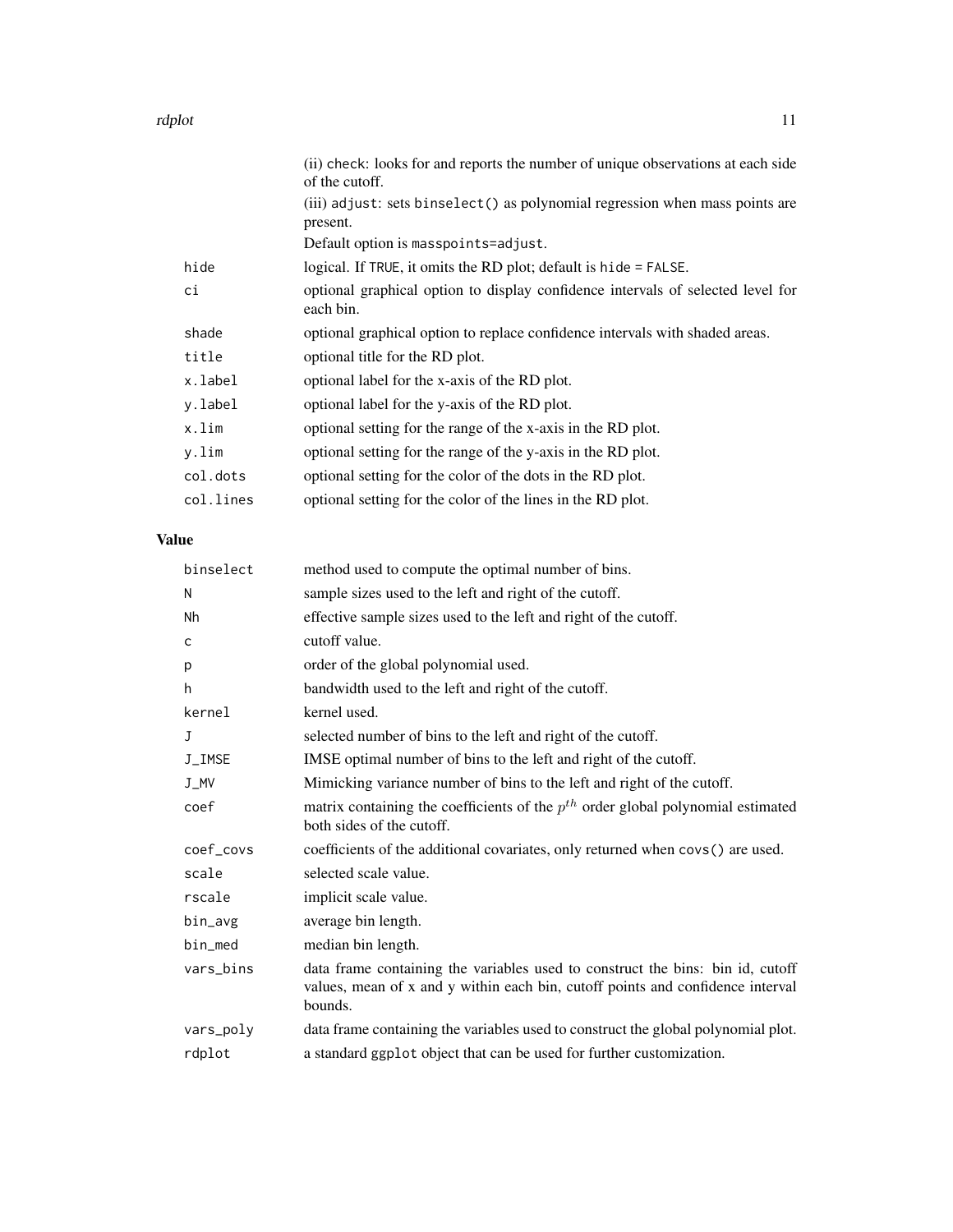#### <span id="page-11-0"></span>Author(s)

Sebastian Calonico, Columbia University, New York, NY. <sebastian.calonico@columbia.edu>.

Matias D. Cattaneo, Princeton University, Princeton, NJ. <cattaneo@princeton.edu>.

Max H. Farrell, University of Chicago, Chicago, IL. <max.farrell@chicagobooth.edu>.

Rocio Titiunik, Princeton University, Princeton, NJ. <titiunik@princeton.edu>.

#### References

Calonico, S., M. D. Cattaneo, M. H. Farrell, and R. Titiunik. 2017. [rdrobust: Software for Regres](https://rdpackages.github.io/references/Calonico-Cattaneo-Farrell-Titiunik_2017_Stata.pdf)[sion Discontinuity Designs.](https://rdpackages.github.io/references/Calonico-Cattaneo-Farrell-Titiunik_2017_Stata.pdf) *Stata Journal* 17(2): 372-404.

Calonico, S., M. D. Cattaneo, and R. Titiunik. 2014. [Robust Data-Driven Inference in the Regression](https://rdpackages.github.io/references/Calonico-Cattaneo-Titiunik_2014_Stata.pdf)-[Discontinuity Design.](https://rdpackages.github.io/references/Calonico-Cattaneo-Titiunik_2014_Stata.pdf) *Stata Journal* 14(4): 909-946.

Calonico, S., M. D. Cattaneo, and R. Titiunik. 2015a. [Optimal Data-Driven Regression Disconti](https://rdpackages.github.io/references/Calonico-Cattaneo-Titiunik_2015_JASA.pdf)[nuity Plots.](https://rdpackages.github.io/references/Calonico-Cattaneo-Titiunik_2015_JASA.pdf) *Journal of the American Statistical Association* 110(512): 1753-1769.

Calonico, S., M. D. Cattaneo, and R. Titiunik. 2015b. [rdrobust: An R Package for Robust Nonpara](https://rdpackages.github.io/references/Calonico-Cattaneo-Titiunik_2015_R.pdf)[metric Inference in Regression-Discontinuity Designs.](https://rdpackages.github.io/references/Calonico-Cattaneo-Titiunik_2015_R.pdf) *R Journal* 7(1): 38-51.

Cattaneo, M. D., B. Frandsen, and R. Titiunik. 2015. [Randomization Inference in the Regression](https://rdpackages.github.io/references/Cattaneo-Frandsen-Titiunik_2015_JCI.pdf) [Discontinuity Design: An Application to the Study of Party Advantages in the U.S. Senate.](https://rdpackages.github.io/references/Cattaneo-Frandsen-Titiunik_2015_JCI.pdf) *Journal of Causal Inference* 3(1): 1-24.

#### See Also

[rdbwselect](#page-1-1), [rdrobust](#page-11-1)

#### Examples

x<-runif(1000,-1,1) y<-5+3\*x+2\*(x>=0)+rnorm(1000) rdplot(y,x)

<span id="page-11-1"></span>

rdrobust *Local-Polynomial RD Estimation with Robust Confidence Intervals*

#### **Description**

[rdrobust](#page-11-1) implements local polynomial Regression Discontinuity (RD) point estimators with robust bias-corrected confidence intervals and inference procedures developed in Calonico, Cattaneo and Titiunik (2014a), Calonico, Cattaneo and Farrell (2018), Calonico, Cattaneo, Farrell and Titiunik (2019), and Calonico, Cattaneo and Farrell (2020). It also computes alternative estimation and inference procedures available in the literature.

Companion commands are: [rdbwselect](#page-1-1) for data-driven bandwidth selection, and [rdplot](#page-8-1) for datadriven RD plots (see Calonico, Cattaneo and Titiunik (2015a) for details).

A detailed introduction to this command is given in Calonico, Cattaneo and Titiunik (2015b), and Calonico, Cattaneo, Farrell and Titiunik (2017). A companion Stata package is described in Calonico, Cattaneo and Titiunik (2014b).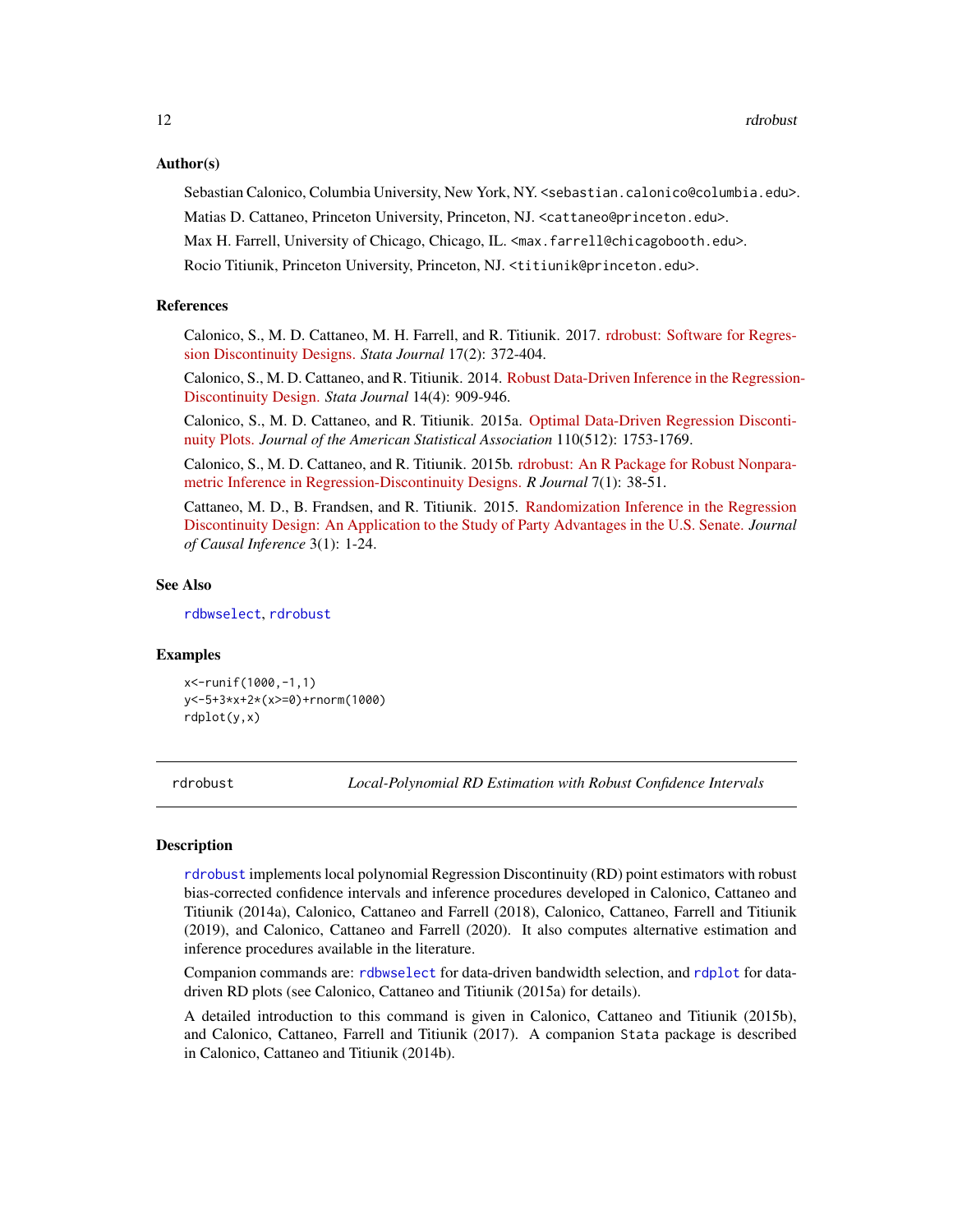#### <span id="page-12-0"></span>rdrobust 13

For more details, and related Stata and R packages useful for analysis of RD designs, visit [https:](https://rdpackages.github.io/) [//rdpackages.github.io/](https://rdpackages.github.io/)

#### Usage

```
rdroburst(y, x, c = NULL, fuzzy = NULL,deriv = NULL, p = NULL, q = NULL,
         h = NULL, b = NULL, rho = NULL,covs = NULL, covs_drop = TRUE, ginv.tol = 1e-20,
         kernel = "tri", weights = NULL, bwselect = "mserd",
         vce = "nn", cluster = NULL,
         nnmatch = 3, level = 95, scalepar = 1, scaleregul = 1,
         sharpbw = FALSE, all = NULL, subset = NULL,masspoints = "adjust", bwcheck = NULL,
         bwrestrict = TRUE, stdvars = FALSE)
```

| у           | is the dependent variable.                                                                                                                                                                                                                                                                                                       |
|-------------|----------------------------------------------------------------------------------------------------------------------------------------------------------------------------------------------------------------------------------------------------------------------------------------------------------------------------------|
| X           | is the running variable (a.k.a. score or forcing variable).                                                                                                                                                                                                                                                                      |
| C           | specifies the RD cutoff in x; default is $c = 0$ .                                                                                                                                                                                                                                                                               |
| fuzzy       | specifies the treatment status variable used to implement fuzzy RD estimation<br>(or Fuzzy Kink RD if deriv=1 is also specified). Default is Sharp RD design<br>and hence this option is not used.                                                                                                                               |
| deriv       | specifies the order of the derivative of the regression functions to be estimated.<br>Default is deriv=0 (for Sharp RD, or for Fuzzy RD if fuzzy is also specified).<br>Setting deriv=1 results in estimation of a Kink RD design (up to scale), or<br>Fuzzy Kink RD if fuzzy is also specified.                                 |
| p           | specifies the order of the local-polynomial used to construct the point-estimator;<br>default is $p = 1$ (local linear regression).                                                                                                                                                                                              |
| q           | specifies the order of the local-polynomial used to construct the bias-correction;<br>default is $q = 2$ (local quadratic regression).                                                                                                                                                                                           |
| h           | specifies the main bandwidth used to construct the RD point estimator. If not<br>specified, bandwidth h is computed by the companion command rdbwselect.<br>If two bandwidths are specified, the first bandwidth is used for the data below<br>the cutoff and the second bandwidth is used for the data above the cutoff.        |
| $\mathsf b$ | specifies the bias bandwidth used to construct the bias-correction estimator. If<br>not specified, bandwidth b is computed by the companion command rdbwselect.<br>If two bandwidths are specified, the first bandwidth is used for the data below<br>the cutoff and the second bandwidth is used for the data above the cutoff. |
| rho         | specifies the value of rho, so that the bias bandwidth b equals h/rho. Default is<br>$rho = 1$ if h is specified but b is not.                                                                                                                                                                                                   |
| COVS        | specifies additional covariates to be used for estimation and inference.                                                                                                                                                                                                                                                         |
| covs_drop   | if TRUE, it checks for collinear additional covariates and drops them. Default is<br>TRUE.                                                                                                                                                                                                                                       |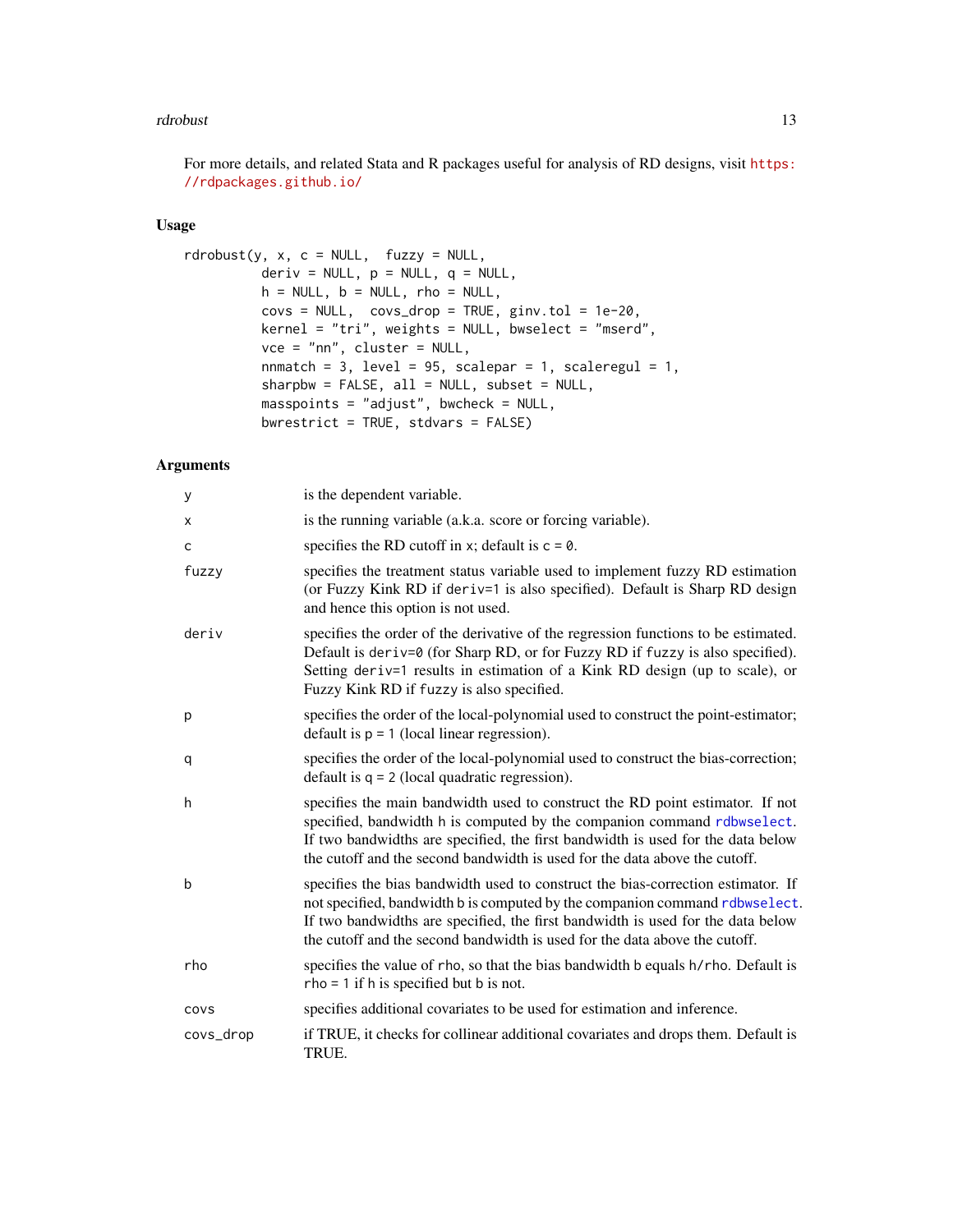| ginv.tol | tolerance used to invert matrices involving covariates when covs_drop=TRUE.                                                                                                                                                                                                                                       |
|----------|-------------------------------------------------------------------------------------------------------------------------------------------------------------------------------------------------------------------------------------------------------------------------------------------------------------------|
| kernel   | is the kernel function used to construct the local-polynomial estimator(s). Op-<br>tions are triangular (default option), epanechnikov and uniform.                                                                                                                                                               |
| weights  | is the variable used for optional weighting of the estimation procedure. The<br>unit-specific weights multiply the kernel function.                                                                                                                                                                               |
| bwselect | specifies the bandwidth selection procedure to be used. By default it computes<br>both h and b, unless rho is specified, in which case it only computes h and sets<br>b=h/rho. Options are:                                                                                                                       |
|          | mserd one common MSE-optimal bandwidth selector for the RD treatment ef-<br>fect estimator.                                                                                                                                                                                                                       |
|          | msetwo two different MSE-optimal bandwidth selectors (below and above the<br>cutoff) for the RD treatment effect estimator.                                                                                                                                                                                       |
|          | msesum one common MSE-optimal bandwidth selector for the sum of regression<br>estimates (as opposed to difference thereof).                                                                                                                                                                                       |
|          | msecomb1 for min(mserd,msesum).                                                                                                                                                                                                                                                                                   |
|          | msecomb2 for median(msetwo,mserd,msesum), for each side of the cutoff sepa-<br>rately.                                                                                                                                                                                                                            |
|          | cerrd one common CER-optimal bandwidth selector for the RD treatment ef-<br>fect estimator.                                                                                                                                                                                                                       |
|          | certwo two different CER-optimal bandwidth selectors (below and above the<br>cutoff) for the RD treatment effect estimator.                                                                                                                                                                                       |
|          | cersum one common CER-optimal bandwidth selector for the sum of regression<br>estimates (as opposed to difference thereof).                                                                                                                                                                                       |
|          | cercomb1 for min(cerrd,cersum).                                                                                                                                                                                                                                                                                   |
|          | cercomb2 for median(certwo,cerrd,cersum), for each side of the cutoff sepa-<br>rately.                                                                                                                                                                                                                            |
|          | Note: $MSE = Mean Square Error$ ; $CER = Coverage Error Rate$ . Default is<br>bwselect=mserd. For details on implementation see Calonico, Cattaneo and<br>Titiunik (2014a), Calonico, Cattaneo and Farrell (2018), and Calonico, Catta-<br>neo, Farrell and Titiunik (2019), and the companion software articles. |
| vce      | specifies the procedure used to compute the variance-covariance matrix estima-<br>tor. Options are:                                                                                                                                                                                                               |
|          | nn for heteroskedasticity-robust nearest neighbor variance estimator with nnmatch<br>the (minimum) number of neighbors to be used.                                                                                                                                                                                |
|          | hc0 for heteroskedasticity-robust plug-in residuals variance estimator without<br>weights.                                                                                                                                                                                                                        |
|          | hc1 for heteroskedasticity-robust plug-in residuals variance estimator with hc1<br>weights.                                                                                                                                                                                                                       |
|          | hc2 for heteroskedasticity-robust plug-in residuals variance estimator with hc2<br>weights.                                                                                                                                                                                                                       |
|          | hc3 for heteroskedasticity-robust plug-in residuals variance estimator with hc3<br>weights.                                                                                                                                                                                                                       |
|          | Default is vce=nn.                                                                                                                                                                                                                                                                                                |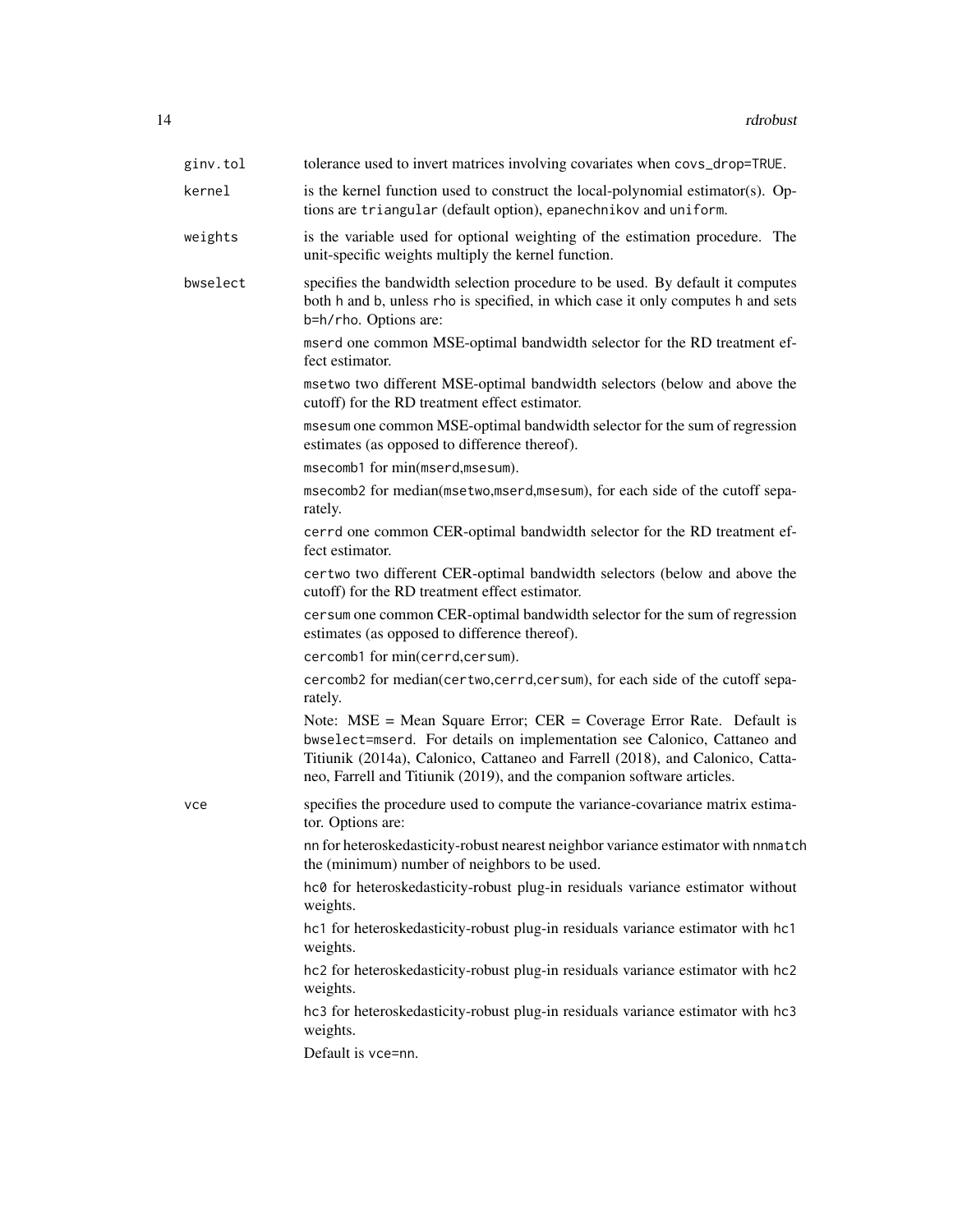#### <span id="page-14-0"></span>rdrobust 15

|              | cluster    | indicates the cluster ID variable used for cluster-robust variance estimation with<br>degrees-of-freedom weights. By default it is combined with vce=nn for cluster-<br>robust nearest neighbor variance estimation. Another option is plug-in residuals<br>combined with vce=hc0. |
|--------------|------------|------------------------------------------------------------------------------------------------------------------------------------------------------------------------------------------------------------------------------------------------------------------------------------|
|              | nnmatch    | to be combined with for vce=nn for heteroskedasticity-robust nearest neighbor<br>variance estimator with nnmatch indicating the minimum number of neighbors<br>to be used. Default is nnmatch=3                                                                                    |
|              | level      | sets the confidence level for confidence intervals; default is level = 95.                                                                                                                                                                                                         |
|              | scalepar   | specifies scaling factor for RD parameter of interest. This option is useful when<br>the population parameter of interest involves a known multiplicative factor (e.g.,<br>sharp kink RD). Default is scalepar $= 1$ (no scaling).                                                 |
|              | scaleregul | specifies scaling factor for the regularization term added to the denominator of<br>the bandwidth selectors. Setting scaleregul $= 0$ removes the regularization<br>term from the bandwidth selectors; default is scaleregul $= 1$ .                                               |
|              | sharpbw    | option to perform fuzzy RD estimation using a bandwidth selection procedure<br>for the sharp RD model. This option is automatically selected if there is perfect<br>compliance at either side of the cutoff.                                                                       |
|              | all        | if specified, rdrobust reports three different procedures:                                                                                                                                                                                                                         |
|              |            | (i) conventional RD estimates with conventional standard errors.                                                                                                                                                                                                                   |
|              |            | (ii) bias-corrected estimates with conventional standard errors.                                                                                                                                                                                                                   |
|              |            | (iii) bias-corrected estimates with robust standard errors.                                                                                                                                                                                                                        |
|              | subset     | an optional vector specifying a subset of observations to be used.                                                                                                                                                                                                                 |
|              | masspoints | checks and controls for repeated observations in the running variable. Options<br>are:                                                                                                                                                                                             |
|              |            | (i) of f: ignores the presence of mass points;                                                                                                                                                                                                                                     |
|              |            | (ii) check: looks for and reports the number of unique observations at each side<br>of the cutoff.                                                                                                                                                                                 |
|              |            | (iii) adjust: controls that the preliminary bandwidths used in the calculations<br>contain a minimal number of unique observations. By default it uses 10 obser-<br>vations, but it can be manually adjusted with the option bwcheck).<br>Default option is masspoints=adjust.     |
|              | bwcheck    | if a positive integer is provided, the preliminary bandwidth used in the calcula-<br>tions is enlarged so that at least bwcheck unique observations are used.                                                                                                                      |
|              | bwrestrict | if TRUE, computed bandwidths are restricted to lie within the range of x; default<br>$is$ bwrestrict = TRUE.                                                                                                                                                                       |
|              | stdvars    | if TRUE, x and y are standardized before computing the bandwidths; default is<br>stdvars = FALSE.                                                                                                                                                                                  |
| <b>Value</b> |            |                                                                                                                                                                                                                                                                                    |
|              | N          | vector with the sample sizes used to the left and to the right of the cutoff.                                                                                                                                                                                                      |
|              | $N_h$      | vector with the effective sample sizes used to the left and to the right of the<br>cutoff.                                                                                                                                                                                         |

c cutoff value.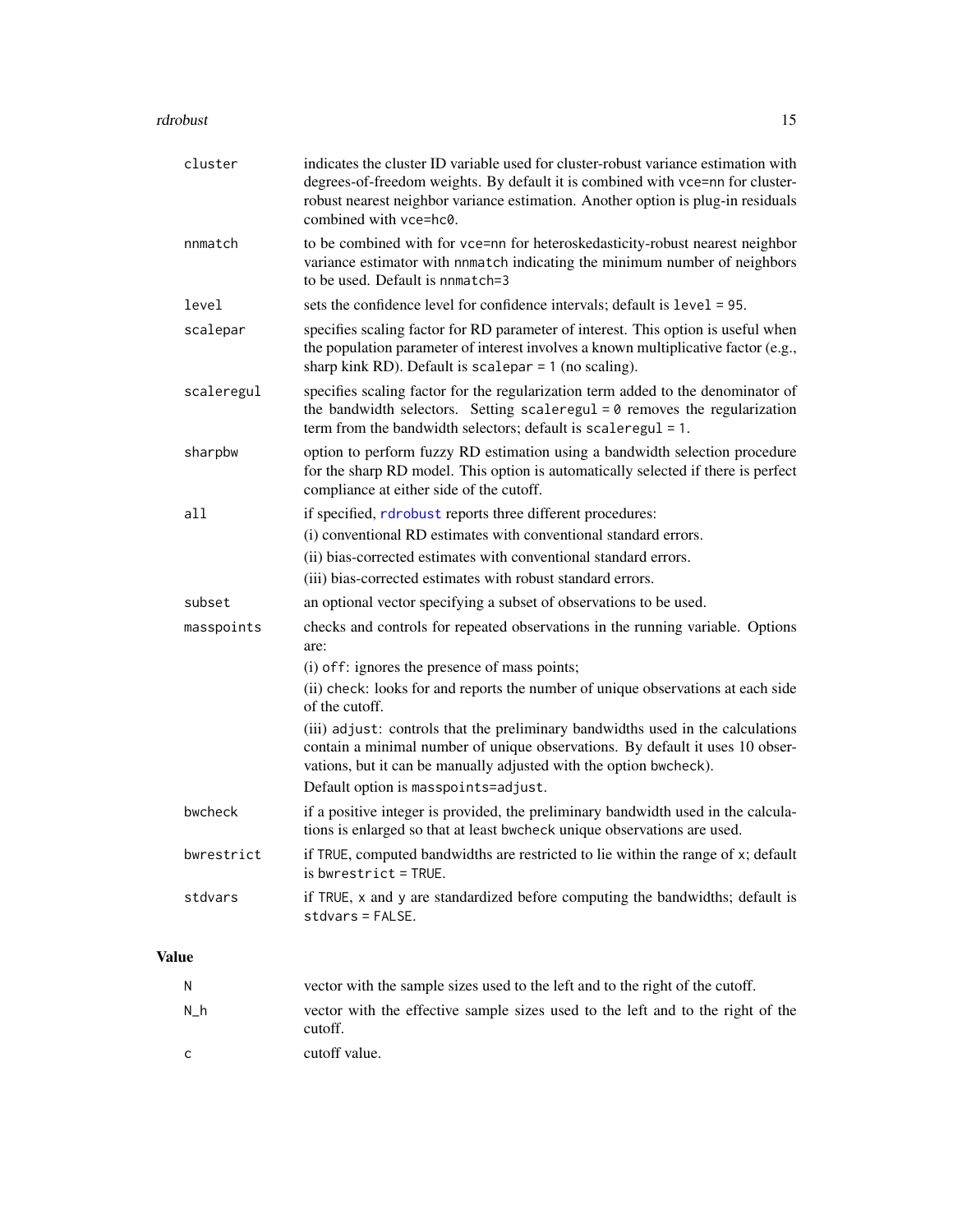| p          | order of the polynomial used for estimation of the regression function.                                                               |
|------------|---------------------------------------------------------------------------------------------------------------------------------------|
| q          | order of the polynomial used for estimation of the bias of the regression function.                                                   |
| bws        | matrix containing the bandwidths used.                                                                                                |
| $tau_c1$   | conventional local-polynomial estimate to the left and to the right of the cutoff.                                                    |
| tau_bc     | bias-corrected local-polynomial estimate to the left and to the right of the cutoff.                                                  |
| coef       | vector containing conventional and bias-corrected local-polynomial RD esti-<br>mates.                                                 |
| se         | vector containing conventional and robust standard errors of the local-polynomial<br>RD estimates.                                    |
| bias       | estimated bias for the local-polynomial RD estimator below and above the cut-<br>off.                                                 |
| $beta_p_l$ | conventional p-order local-polynomial estimates to the left of the cutoff.                                                            |
| beta_p_r   | conventional p-order local-polynomial estimates to the right of the cutoff.                                                           |
| beta_covs  | coefficients of the additional covariates, only returned when covs() are used.                                                        |
| $V_cl_1$   | conventional variance-covariance matrix estimated below the cutoff.                                                                   |
| $V_cl_r$   | conventional variance-covariance matrix estimated above the cutoff.                                                                   |
| $V_r b_l$  | robust variance-covariance matrix estimated below the cutoff.                                                                         |
| $V_r$ b_r  | robust variance-covariance matrix estimated above the cutoff.                                                                         |
| pv         | vector containing the p-values associated with conventional, bias-corrected and<br>robust local-polynomial RD estimates.              |
| ci         | matrix containing the confidence intervals associated with conventional, bias-<br>corrected and robust local-polynomial RD estimates. |

#### Author(s)

Sebastian Calonico, Columbia University, New York, NY. <sebastian.calonico@columbia.edu>. Matias D. Cattaneo, Princeton University, Princeton, NJ. <cattaneo@princeton.edu>. Max H. Farrell, University of Chicago, Chicago, IL. <max.farrell@chicagobooth.edu>. Rocio Titiunik, Princeton University, Princeton, NJ. <titiunik@princeton.edu>.

#### References

Calonico, S., M. D. Cattaneo, and M. H. Farrell. 2018. [On the Effect of Bias Estimation on](https://nppackages.github.io/references/Calonico-Cattaneo-Farrell_2018_JASA.pdf) [Coverage Accuracy in Nonparametric Inference.](https://nppackages.github.io/references/Calonico-Cattaneo-Farrell_2018_JASA.pdf) *Journal of the American Statistical Association*, 113(522): 767-779.

Calonico, S., M. D. Cattaneo, and M. H. Farrell. 2020. [Optimal Bandwidth Choice for Robust Bias](https://rdpackages.github.io/references/Calonico-Cattaneo-Farrell_2020_ECTJ.pdf) [Corrected Inference in Regression Discontinuity Designs.](https://rdpackages.github.io/references/Calonico-Cattaneo-Farrell_2020_ECTJ.pdf) *Econometrics Journal*, 23(2): 192-210.

Calonico, S., M. D. Cattaneo, M. H. Farrell, and R. Titiunik. 2017. [rdrobust: Software for Regres](https://rdpackages.github.io/references/Calonico-Cattaneo-Farrell-Titiunik_2017_Stata.pdf)[sion Discontinuity Designs.](https://rdpackages.github.io/references/Calonico-Cattaneo-Farrell-Titiunik_2017_Stata.pdf) *Stata Journal*, 17(2): 372-404.

Calonico, S., M. D. Cattaneo, M. H. Farrell, and R. Titiunik. 2019. [Regression Discontinuity](https://rdpackages.github.io/references/Calonico-Cattaneo-Farrell-Titiunik_2019_RESTAT.pdf) [Designs using Covariates.](https://rdpackages.github.io/references/Calonico-Cattaneo-Farrell-Titiunik_2019_RESTAT.pdf) *Review of Economics and Statistics*, 101(3): 442-451.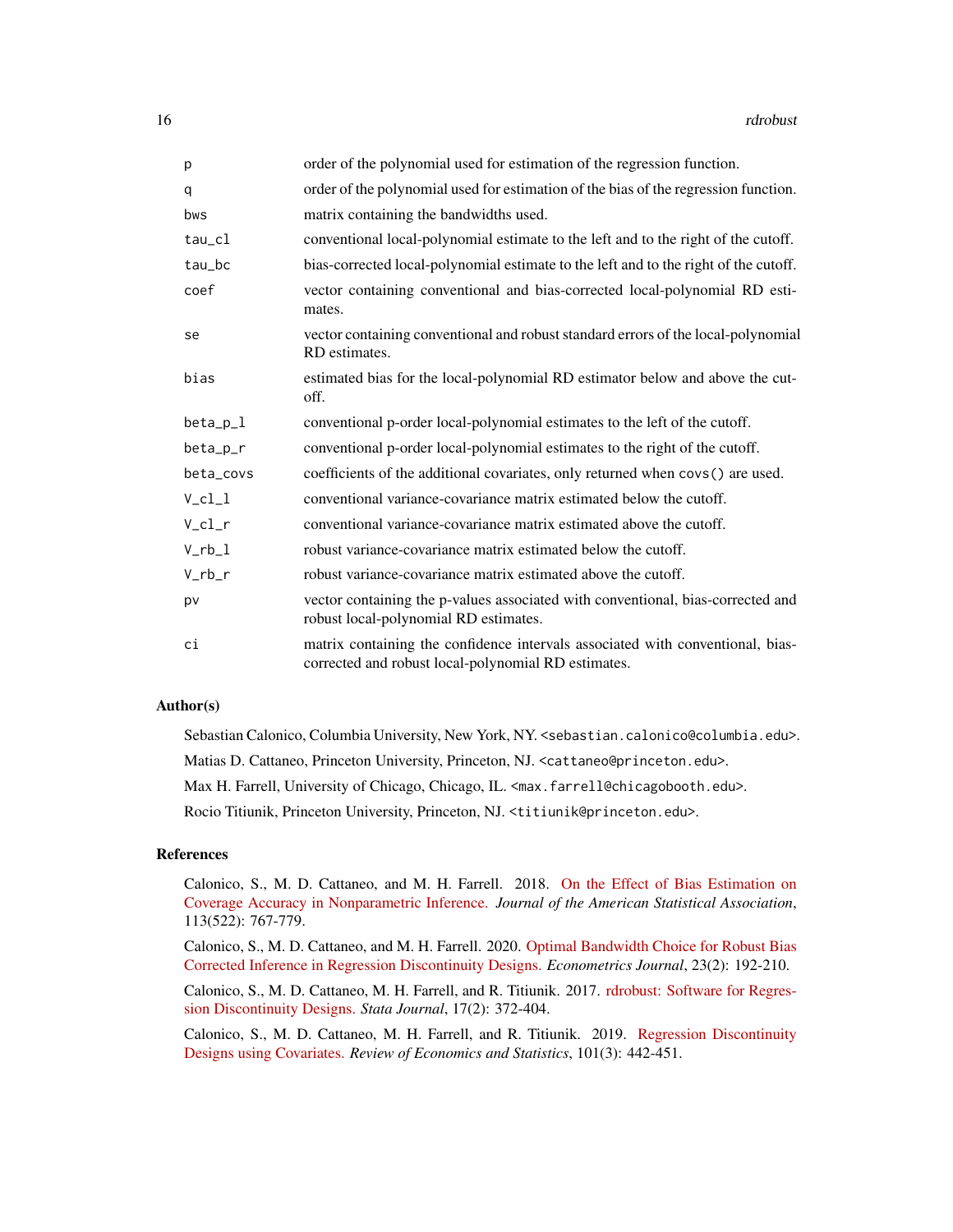<span id="page-16-0"></span>Calonico, S., M. D. Cattaneo, and R. Titiunik. 2014a. [Robust Nonparametric Confidence Intervals](https://rdpackages.github.io/references/Calonico-Cattaneo-Titiunik_2014_ECMA.pdf) [for Regression-Discontinuity Designs.](https://rdpackages.github.io/references/Calonico-Cattaneo-Titiunik_2014_ECMA.pdf) *Econometrica* 82(6): 2295-2326.

Calonico, S., M. D. Cattaneo, and R. Titiunik. 2014b. [Robust Data-Driven Inference in the](https://rdpackages.github.io/references/Calonico-Cattaneo-Titiunik_2014_Stata.pdf) [Regression-Discontinuity Design.](https://rdpackages.github.io/references/Calonico-Cattaneo-Titiunik_2014_Stata.pdf) *Stata Journal* 14(4): 909-946.

Calonico, S., M. D. Cattaneo, and R. Titiunik. 2015a. [Optimal Data-Driven Regression Disconti](https://rdpackages.github.io/references/Calonico-Cattaneo-Titiunik_2015_JASA.pdf)[nuity Plots.](https://rdpackages.github.io/references/Calonico-Cattaneo-Titiunik_2015_JASA.pdf) *Journal of the American Statistical Association* 110(512): 1753-1769.

Calonico, S., M. D. Cattaneo, and R. Titiunik. 2015b. [rdrobust: An R Package for Robust Nonpara](https://rdpackages.github.io/references/Calonico-Cattaneo-Titiunik_2015_R.pdf)[metric Inference in Regression-Discontinuity Designs.](https://rdpackages.github.io/references/Calonico-Cattaneo-Titiunik_2015_R.pdf) *R Journal* 7(1): 38-51.

Cattaneo, M. D., B. Frandsen, and R. Titiunik. 2015. [Randomization Inference in the Regression](https://rdpackages.github.io/references/Cattaneo-Frandsen-Titiunik_2015_JCI.pdf) [Discontinuity Design: An Application to the Study of Party Advantages in the U.S. Senate.](https://rdpackages.github.io/references/Cattaneo-Frandsen-Titiunik_2015_JCI.pdf) *Journal of Causal Inference* 3(1): 1-24.

#### See Also

[rdbwselect](#page-1-1), [rdplot](#page-8-1)

#### Examples

```
x<-runif(1000,-1,1)
y<-5+3*x+2*(x>=0)+rnorm(1000)
rdrobust(y,x)
```
rdrobust\_RDsenate *RD Senate Data*

#### Description

Extract of the dataset constructed by Cattaneo, Frandsen, and Titiunik (2015), which include measures of incumbency advantage in the U.S. Senate for the period 1914-2010.

#### Usage

```
data(rdrobust_RDsenate)
```
#### Format

A data frame with 1390 observations on the following 2 variables.

margin a numeric vector.

vote a numeric vector.

#### Source

Cattaneo, M. D., Frandsen, B., and R. Titiunik. 2015. [Randomization Inference in the Regression](https://rdpackages.github.io/references/Cattaneo-Frandsen-Titiunik_2015_JCI.pdf) [Discontinuity Design: An Application to the Study of Party Advantages in the U.S. Senate.](https://rdpackages.github.io/references/Cattaneo-Frandsen-Titiunik_2015_JCI.pdf) *Journal of Causal Inference* 3(1): 1-24.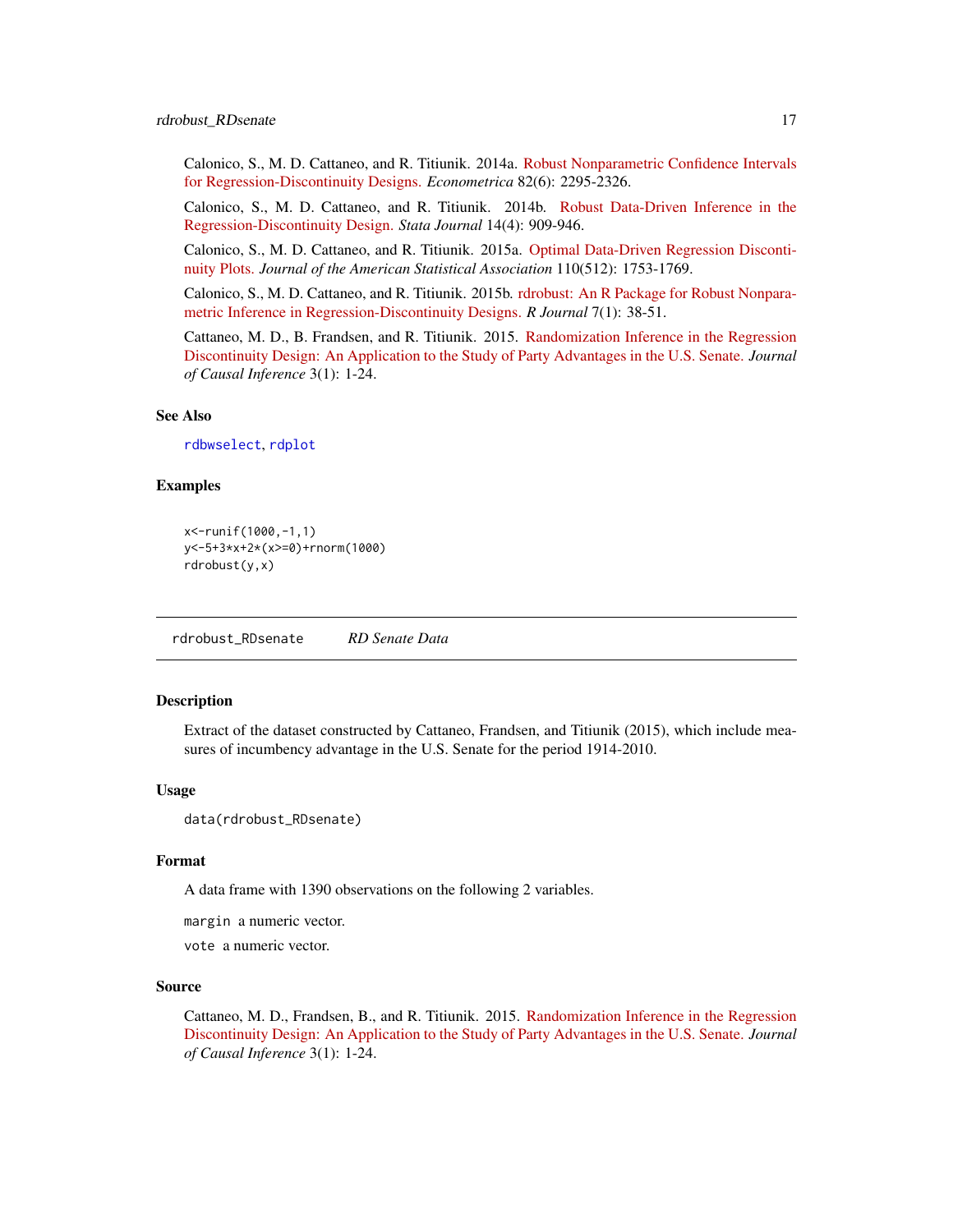#### References

Cattaneo, M. D., Frandsen, B., and R. Titiunik. 2015. [Randomization Inference in the Regression](https://rdpackages.github.io/references/Cattaneo-Frandsen-Titiunik_2015_JCI.pdf) [Discontinuity Design: An Application to the Study of Party Advantages in the U.S. Senate.](https://rdpackages.github.io/references/Cattaneo-Frandsen-Titiunik_2015_JCI.pdf) *Journal of Causal Inference* 3(1): 1-24.